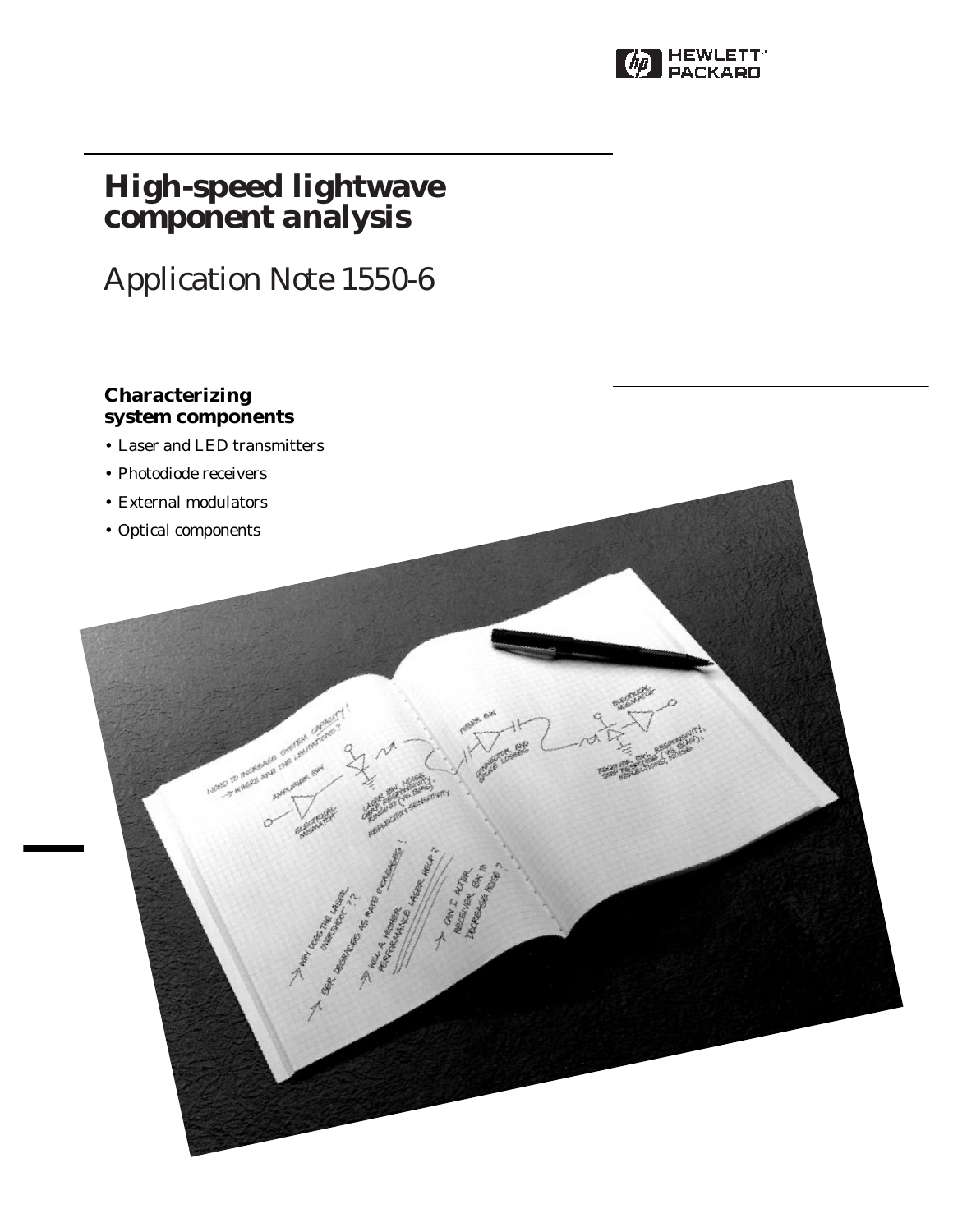As lightwave transmission systems become more advanced, component designers and manufacturers must maximize the performance of their devices. For example, one parameter often used to specify digital system performance is bit error rate. However, it is difficult to specify individual components in such terms. Rather, fundamental measurements such as gain, bandwidth, frequency response and return loss can be appropriate. The Lightwave Component Analyzer (LCA) is used to measure the linear transmission and reflection characteristics of a component as a function of modulation frequency. Measurements are calibrated and can be performed at modulation rates up to 20 GHz.

# **Table of Contents**

| <b>Introduction</b>                                                 |                |
|---------------------------------------------------------------------|----------------|
| General measurement techniques and considerations                   | 3              |
| The Lightwave Component Analyzer (LCA) family                       | $\overline{4}$ |
| Lightwave transmitter measurements $(E/O)$                          |                |
| Modulation bandwidth, frequency response, and conversion efficiency | $\overline{5}$ |
| The effects of bias on laser performance                            | 7              |
| Laser pulse measurements                                            | 7              |
| Laser reflection sensitivity                                        | 8              |
| <b>Modulation phase response</b>                                    | 8              |
| Laser input impedance                                               | 9              |
| Electro-optic external modulator measurements $(E/O)$               |                |
| Modulator bandwidth and responsivity                                | 11             |
| Lighwave receiver measurements $(O/E)$                              |                |
| Modulation bandwidth, frequency response, and conversion efficiency | 12             |
| Photodiode pulse measurements                                       | 13             |
| Photodiode modulation phase measurements                            | 15             |
| Photodiode output impedance                                         | 15             |
| Optical component measurements (O/O)                                |                |
| <b>Transmission measurements</b>                                    | 17             |
| Fiber length and propagation delay                                  | 17             |
| Fiber modulation phase stability                                    | 18             |
| <b>Reflection measurements</b>                                      | 18             |
| Methods for measuring lightwave reflections vs. distance            | 18             |
| Achieving both high resolution and long range                       | 20             |
| Electrical component measurements $(E/E)$                           | 21             |
| Appendix 1: Signal relationships in opto-electric devices           | 21             |
| Appendix 2: Operation in the time domain                            |                |
| <b>Basic considerations</b>                                         | 22             |
| Range and resolution                                                | 23             |
| Improving measurement accuracy through gating                       | 23             |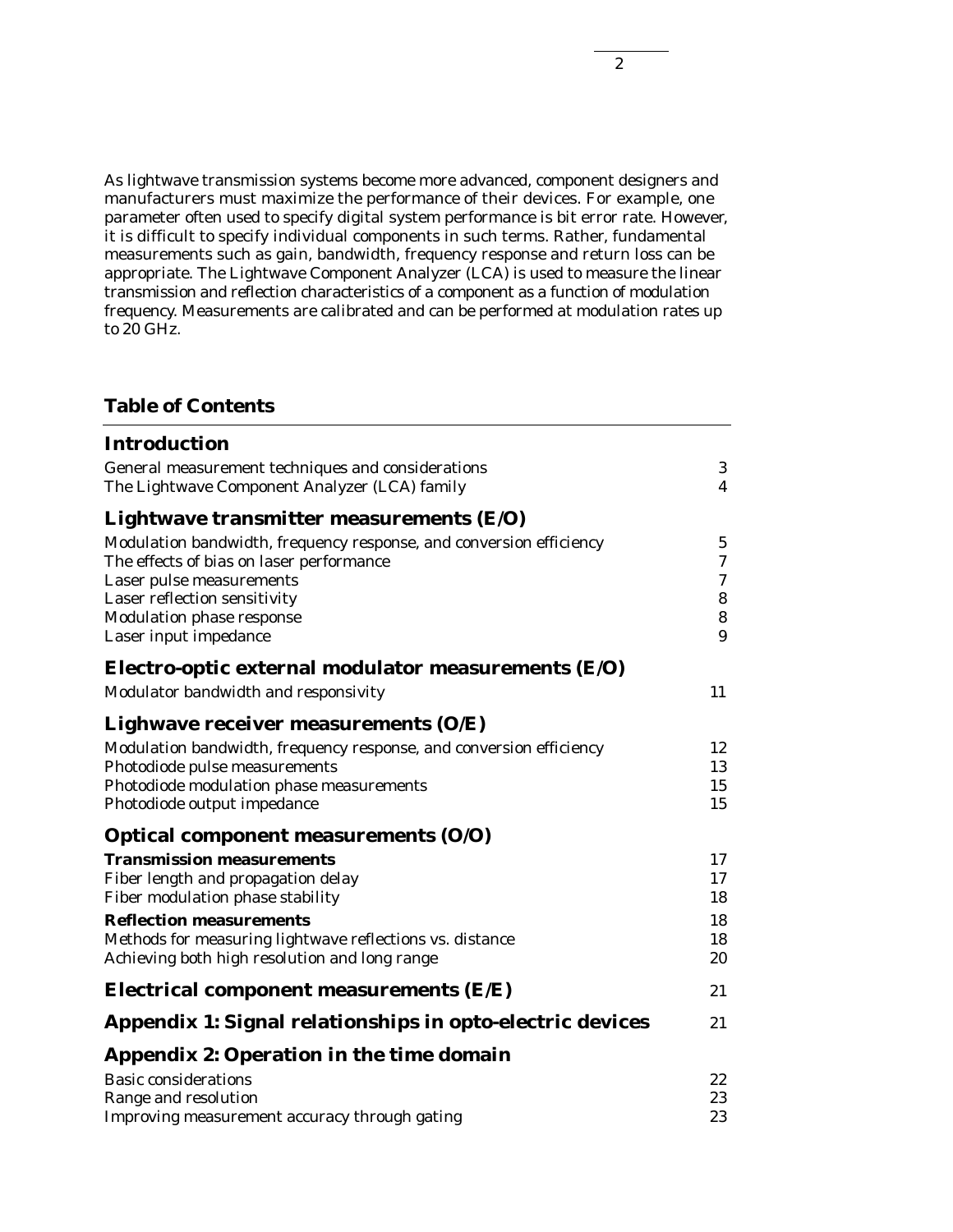# **Introduction**

#### **General Measurement Techniques and Considerations**

The concept of lightwave component analysis is straightforward. Measurements are made of the small-signal linear transmission and reflection characteristics of a variety of lightwave components. A precise electrical (signal generator) or optical (laser) source is used to stimulate the component under test and a very accurate optical or electrical receiver measures the transmitted (or reflected) signal. Since characterization over a range of modulation frequencies is required, the frequency of modulation is normally swept over the bandwidth of interest.

Measurements are typically comprised of the appropriate ratio of microwave modulation current (or power) and lightwave modulation power (see Figure 2).

While Figure 1 demonstrates the basic concepts of lightwave component analysis, the specific measurement processes are illustrated later. An analysis of how various signals are used in the measurement process is found in Appendix 1, "Signal Relationships in Opto-electric Devices."







**Figure 2. Measurement signals**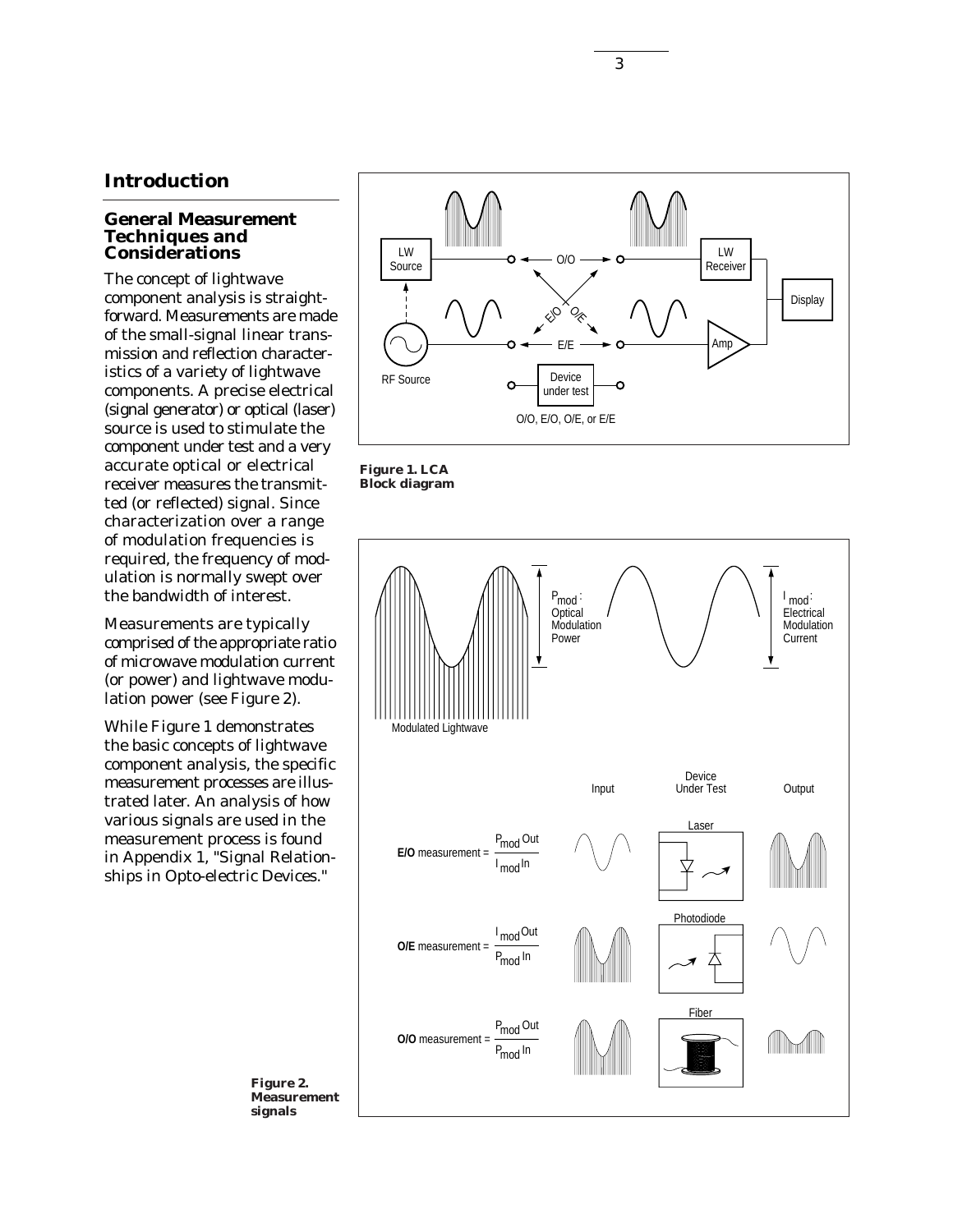# *E/O Measurements (Lasers, LED's)*

The measurement of an E/O transducer is a combination of input modulating current and output optical modulation power. Slope responsivity is used to describe how a change in input current produces a change in optical power. Graphically this is shown in Figure 3.



#### **Figure 3. E/O slope responsivity**

An LCA measures input modulating current and output modulation power and displays the ratio of the two in Watts/Amp, either linearly or in decibels.

*O/E Measurements (Photodiodes)* The measurement process for O/E devices is similar to E/O devices. The measurement consists of the ratio of output electrical modulation current to input optical modulation power. Slope responsivity for O/E devices describes how a change in optical power produces a change in electrical current. Graphically this is shown in Figure 4.

The LCA measures the input optical modulation power and output modulation current and displays the ratio of the two in Amps/Watt.

#### **Figure 4. O/E slope responsivity**

*O/O Measurements*

Characteristics of purely optical devices can also be measured. In this case, both the stimulus and response are modulated light. The ratio measurement is simply one of gain or loss versus modulation frequency.

*Measurement Process* To simplify the process of making measurements, LCAs have a built in "Guided setup" feature. This will lead the user through the basic measurement setup and calibration features.

*Measurement Calibration* The key to making accurate E/O, O/O, or O/E measurements is calibrated instrumentation. The

instrument lightwave source and receiver are individually characterized. The systematic responses of the components making up the LCA can then be removed, yielding the response of the device under test (DUT). (See Appendix 1, "Signal relationships in optoelectric devices" for more detail.)

# **The LCA Family**

There are several instruments in the LCA family. Their characteristics are summarized below:

| LCA                                   | $\lambda$ (nm)             | <b>Modulation</b><br><b>Frequency Range</b> |
|---------------------------------------|----------------------------|---------------------------------------------|
| HP 8702                               | 850, 1300 or<br>1550       | 300 KHz-3/6 GHz                             |
| HP 8703                               | 1300 or 1550.<br>FP or DFB | 130 MHz-20 GHz                              |
| HP 8510/834201<br>Ωr<br>HP 8720/83420 | 1300 or 1550.<br>FP or DFB | 45 MHz-20 GHz                               |

Please refer to the Hewlett-Packard "Lightwave Test and Measurement Catalog" for a complete listing of Lightwave Component Analyzers as well as other lightwave test equipment.



Responsivity R<sub>r</sub> (A/W)=  $\Delta$  I<sub>OUt</sub>/ $\Delta$  Pin  $R_r$  (dB)= 20  $log_{10}$  ( $R_r$ (A/W))/(1(A/W)) Iout mA Pin mW

<sup>&</sup>lt;sup>1</sup> See HP Product Note 8510-15.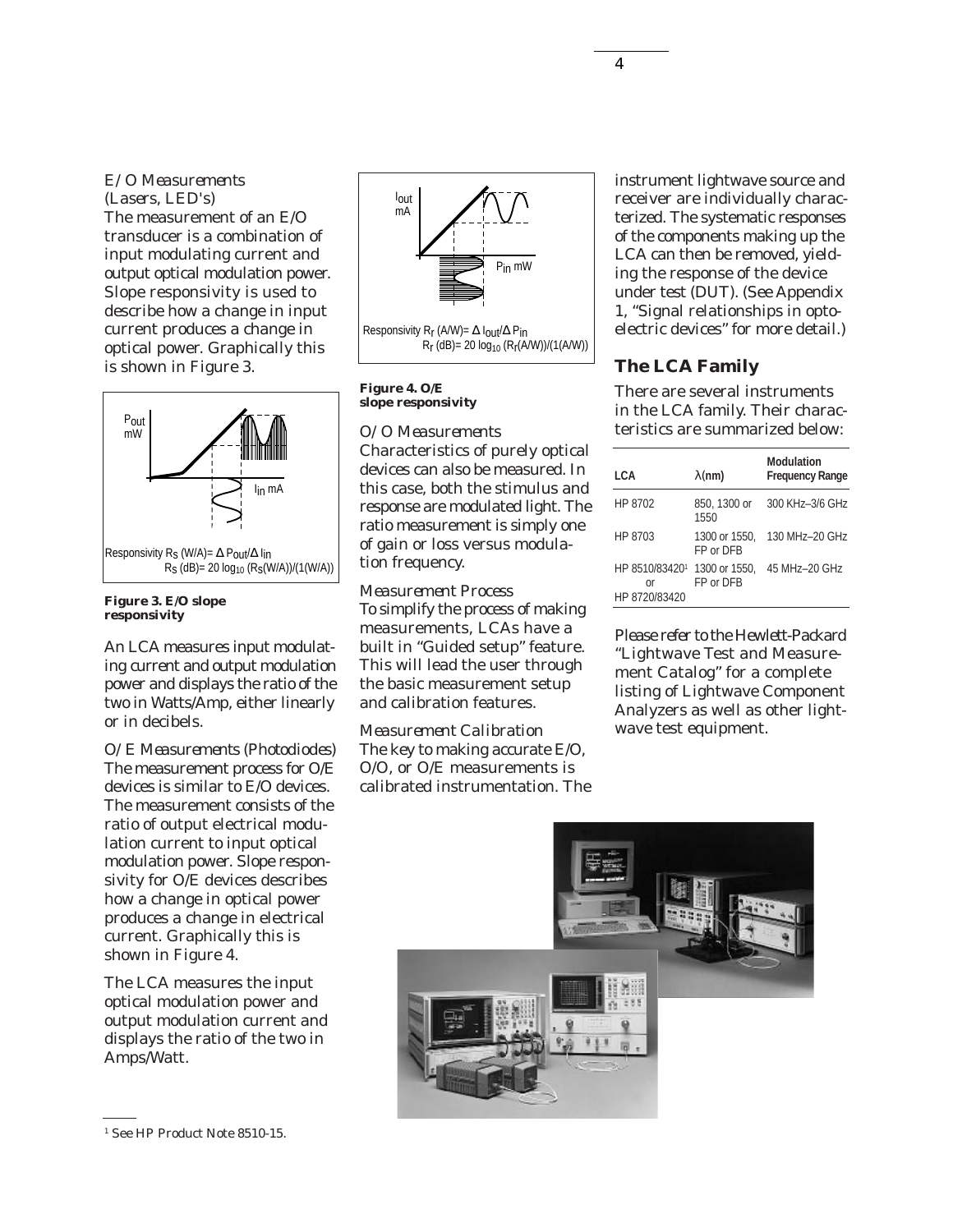# **Lightwave Transmitter Measurements (E/O)**

The LCA is used to characterize the transmission and reflection parameters of laser and LED sources with respect to modulation frequency. The transmission measurements to be discussed include:

- modulation bandwidth and frequency response
- conversion efficiency
- the effects of bias
- pulse measurements
- reflection sensitivity
- modulation phase response
- laser input impedance

Other laser measurements including linewidth, chirp, and RIN are discussed in HP Application Note 1550-5 (or 371).

#### **Modulation Bandwidth, Frequency Response, and Conversion Efficiency**

Modulation bandwidth refers to how fast a laser can be intensity modulated, while conversion efficiency (responsivity) refers to how efficiently an electrical signal driving a laser is converted to modulated light. Although responsivity is often used to describe a static or DC parameter, the conversion efficiency of a device for modulation signals is a dynamic characteristic and can be referred to as "slope responsivity."

It is not unusual for slope responsivity to vary according to how fast the electrical signal is varied. As the frequency of modulation increases, eventually the conversion efficiency will degrade or "roll off." The frequency where the conversion efficiency drops to one-half of the maximum is the "3 dB

point" (when data is displayed logarithmically) and determines a laser's modulation bandwidth. Distortion of modulation signals will occur if the frequency response is not "flat" and there are frequency components which exceed a laser's bandwidth.

The measurement of modulation bandwidth consists of stimulating a laser with an electrical (microwave or RF) signal and measuring its response (modulated light) with a lightwave receiver. Normally the frequency of an electrical signal into a laser is swept to allow characterization of the laser over a wide range of modulation frequencies.

## *Measurement Results and Interpretation*

Figure 5 shows the measurement of the conversion efficiency of the laser as a function of modulation frequency. The display units are Watts per Amp (the vertical axis). In this case, the display is in a logarithmic format where 0 dB represents 1 watt per amp. The horizontal axis is modulation frequency, indicating that the measurement is being made over a wide range of frequencies, in this case from 300 kHz to 3 GHz.



**Figure 5. E/O modulation bandwidth measurement**

As stated, this measurement indicates how fast the laser can be modulated. This particular laser has a modulation bandwidth of about 1.5 GHz. Beyond this frequency, the conversion efficiency is gradually degraded.

There are two significant components that limit the modulation bandwidth. One is the actual construction of a laser including the physical dimensions and fabrication process. The other is how efficiently an electrical signal is delivered to the laser. (See "Laser input impedance.")

*Measurement Procedure* An accurate measurement requires a "user calibration." A user calibration will allow the LCA to remove the response of the test system, including the electrical cables, optical fiber, and the instrument itself. Prior to the actual calibration step, the LCA needs to be configured. This includes:

- start and stop frequencies
- sweep type (linear or logarithmic)
- number of measurement points
- measurement sweep time
- source power level

*Note:* LCAs have a "Guided Setup" feature that leads the user through all the steps that are described here. Guided setup is accessed by pressing SYSTEM key and the [Guided setup] softkey. The following text discusses the processes that the guided setup executes.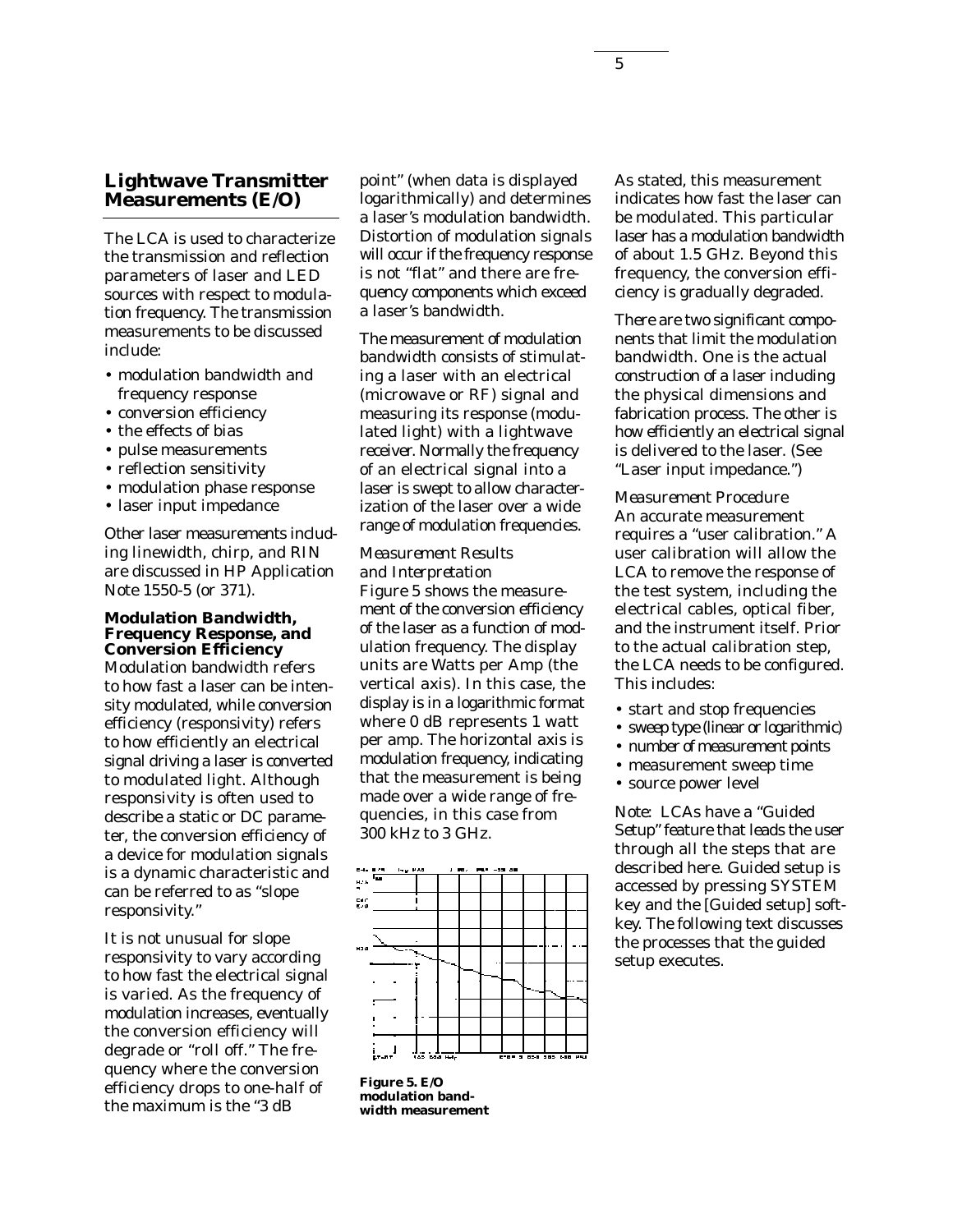To perform a simple frequency response calibration, the connections shown in Figure 6 must be made. The analyzer measures the appropriate paths so the frequency and phase response of the "unknown" path(s) is/are then characterized. The analyzer then uses this information in conjunction with the internal calibration data to generate an error matrix. (The lightwave source and receiver characteristics are pre-determined during a factory calibration and stored in memory. The storage method depends on the type of LCA used). The end result is the displayed response of the laser under test alone.

After the calibration is complete, one might expect to see a flat response at 0 dB indicating the test system response has been removed. When using an HP 8702, the display seen upon completion of the "response" calibration process will not necessarily be a flat line. The laser used in the calibration is still connected and has become the DUT. Thus, its response is displayed until it is replaced with the actual test device. When the HP 8703 calibration is completed, no response (other than noise) is displayed until an E/O test device is connected between the electrical and optical measurement planes.

In addition to the simple response calibration, there are also the "response plus isolation" and the "response plus match" calibrations. The isolation calibration is used for high insertion loss (low conversion efficiency) devices where any signal leakage within the instrument may be significant relative to the



**Figure 6. E/O calibration configuration**

actual signals measured. The match calibration is used to remove the effects of reflections between the instrument electrical test port and the laser under test. If the laser being tested has a poor electrical input match, the response and match calibration can provide a significant improvement in measurement accuracy. (The response and match calibration is only available with the HP 8703 LCA.) An example of the response plus match calibration is found in the section on O/E receiver measurements.

Once the setup and calibration have been completed, the laser under test is connected and accurate measurements can be made.

*Accuracy Considerations* There are several items to consider with respect to measurement accuracy. These include:

• Keeping all electrical and optical connectors clean and in good condition

• Operating the test device in linear regions (unsaturated conditions)

- Avoid overdriving the instrument receiver
- Minimizing cable movement

• Allowing the instrument to "warm-up"

• Keeping both optical and electrical reflections at a minimum (for transmission measurements)



**Figure 7. E/O measurement**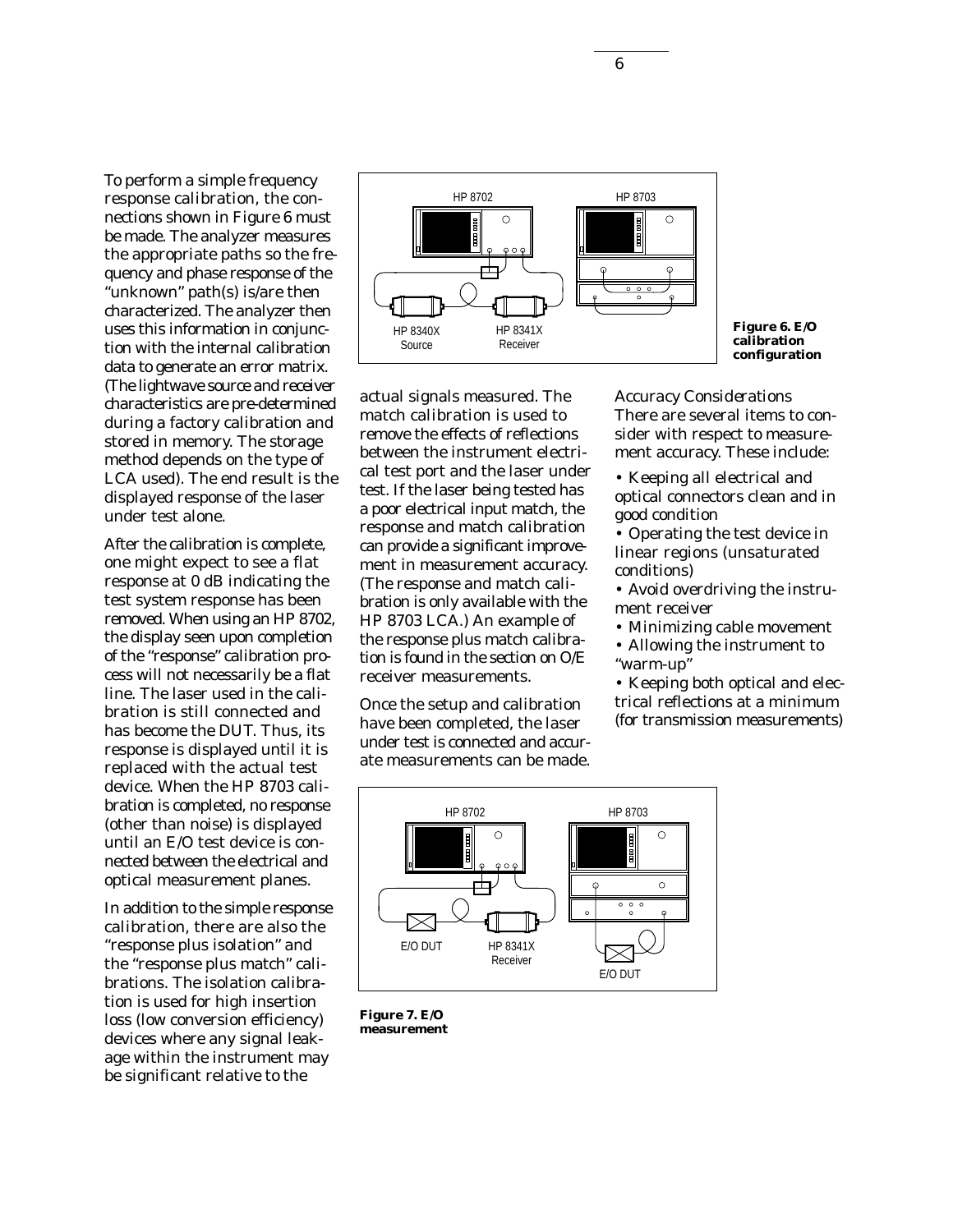#### **The Effects of Bias on Laser Performance**

The frequency response of a laser is also dependent on biasing conditions. As the DC bias of the laser is increased, the bandwidth will generally increase. This is typically due to the "relaxation oscillation" characteristics that vary with bias. The relaxation oscillation phenomenon creates a resonance in the frequency response, noise, and distortion of the laser.



**Figure 8. Composite plot of bandwidth at 3 bias levels**

Figure 8 is a composite of a bandwidth measurement made at three different bias levels. (The horizontal axis is log frequency.) As bias is increased, both responsivity and bandwidth increase. For this laser, as bias reaches a certain point, the high-end response begins to degrade.

Note in the two lower traces that the response tends to peak before rolling off. This is the region of relaxation oscillation. Care must be taken when modulating a laser in this region, because this is where noise and distortion properties are often at their worst. (See HP Application Note 1550-5 (or 371), *"*Measuring Modulated Light.")

#### **Laser Pulse Measurements**

Frequency domain information (modulation bandwidth) is related to time domain performance using the analyzer's time domain feature. An LCA uses the measured frequency domain (bandwidth) data and mathematically manipulates it through a form of an inverse Fourier transform to predict the effective step and/or impulse response of a laser. (See Appendix 2, "Operation in the time domain;" *Basic considerations.*)

# *Measurement Results and Interpretation*

Figure 9 shows the predicted impulse response of a high-speed laser. The data is displayed in a linear magnitude format (as opposed to logarithmically in dB). Several items of information are available from this measurement. One is basic impulse width, which is a measure of device speed. Two time values are shown. The "PW" value is the time between markers at the half-maximum points. However, part of the response is due to the finite bandwidth of the instrument itself. The "Net PW" value is impulse response with the instrument's response removed.



**Figure 9. E/O impulse response**

Marker 1, at 10.337 ns, is the effective delay or propagation time through the laser device from the electrical input to the optical output. The device has a long length of fiber pigtail which is the main contributor to the total delay.

Note also that there is a secondary impulse. This typically indicates the presence of a reflection and re-reflection.

Figure 10 shows the predicted step response of the same laser. From this measurement we can determine risetime, ringing, and overshoot performance. In general, these parameters are directly related to the frequency response of the device. (For a comparison of time-domain measurements generated by an LCA versus an oscilloscope, see Figure 24, page 14 under Photodiode Pulse Measurements).



**Figure 10. E/O step response**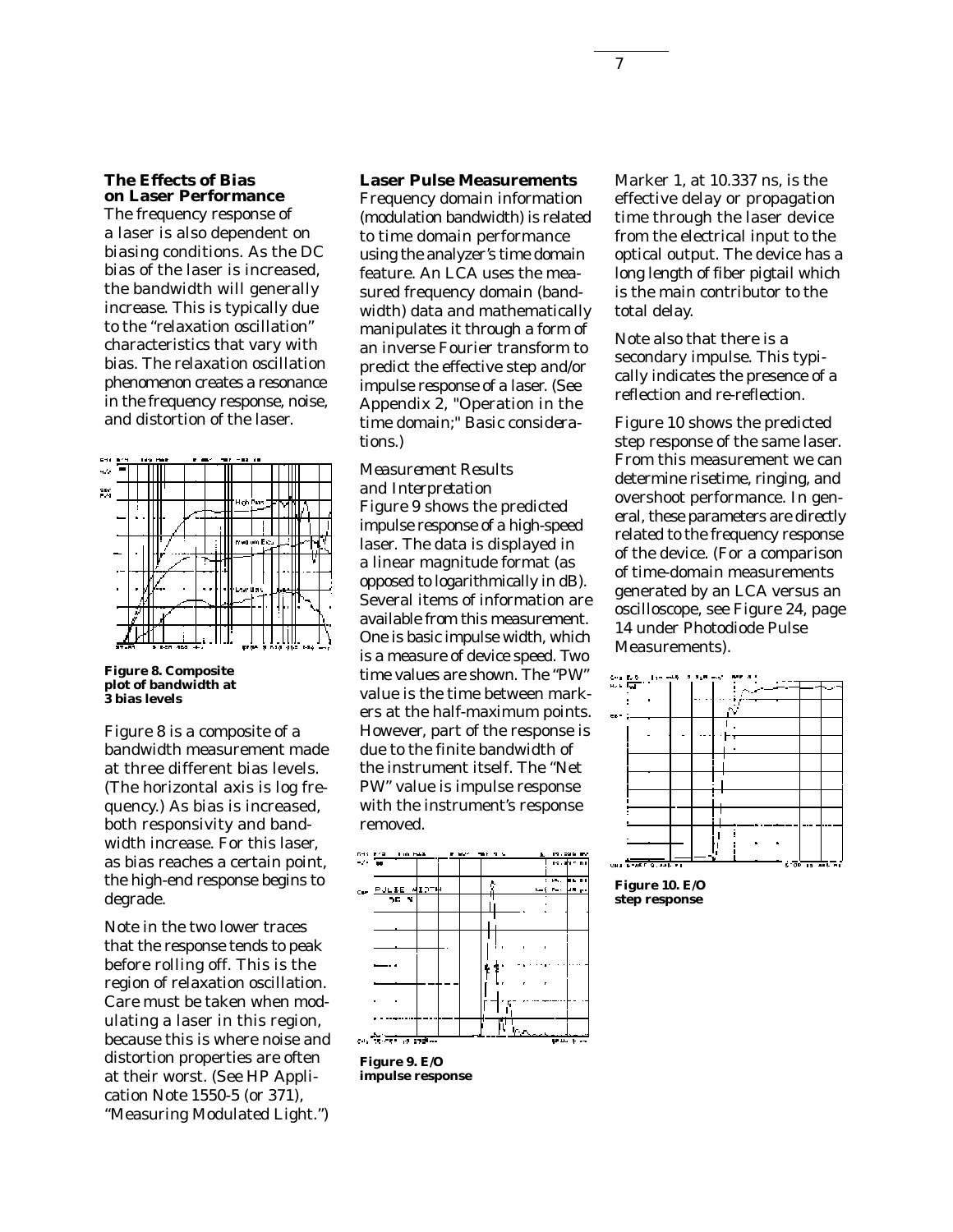## *Measurement Procedure*

Pulse measurements are generated by manipulating measured frequency response data. Consequently, the measurement procedure is almost identical to that used for the modulation bandwidth. (Potential differences exist due to requirements of the mathematical transform. See Appendix 2, "Operation in the time domain.")

#### **Laser Reflection Sensitivity**

The frequency response of a laser may be modified if light is reflected back into the laser's cavity. The reflection sensitivity of a laser can be measured as shown in Figure 11.

#### *Measurement Procedure*

The measurement setup is similar to the measurement of modulation bandwidth. In addition, a directional coupler is inserted in the optical path (prior to calibration) in order to monitor the transmitted light and minimize the instrument's response to the reflected light. The controlled reflection is connected to the other arm of the coupler. For an accurate measurement, it is essential that all optical reflections, excepting the controlled reflection, be kept at a minimum.

Typically, a laser's frequency response with back-reflected light is compared to the response when no reflections are present. The response calibration for the reflection sensitivity measurement (under the "Guided setup" menu) normalizes the frequency response to a flat line when no



**Figure 11. Reflection sensitivity setup** 

reflections are present. As the back-reflection is increased, and the polarization of the reflected light is adjusted for worst case results, the modulation response will deviate from this normalized trace and show the reflection sensitivity.

*Measurement Interpretation* In this case, the responses for several levels of reflections are shown in Figure 12, a composite diagram (through offsetting subsequent measurements by changing the display reference level). The magnitude and polarization of the reflected light are adjusted while the laser's output is monitored by the LCA. Depending on how well the laser is isolated, and its inherent sensitivity, the frequency response of the laser can be significantly impacted by reflected light. In the worst case, (a reflection of approximately 4 dB return loss) the modulation response shows a 3 dB peak-topeak variation.



**Figure 12. Reflection sensitivity for several levels of reflection**

When a laser is used in an actual system, the amount of backreflected light may be unknown. Thus, it is desirable to develop a robust laser whose characteristics will be consistent over a diversity of operating environments.

# **Modulation Phase Response**

Ideally, a laser's modulation envelope will exhibit a linear phase response versus modulation frequency. If the relative phase relationships of the modulation frequencies do not remain constant, a form of distortion will occur. The phase response of the laser can be displayed in two ways. One way is to display the phase response directly. The second is to display the phase response in a "delay" format.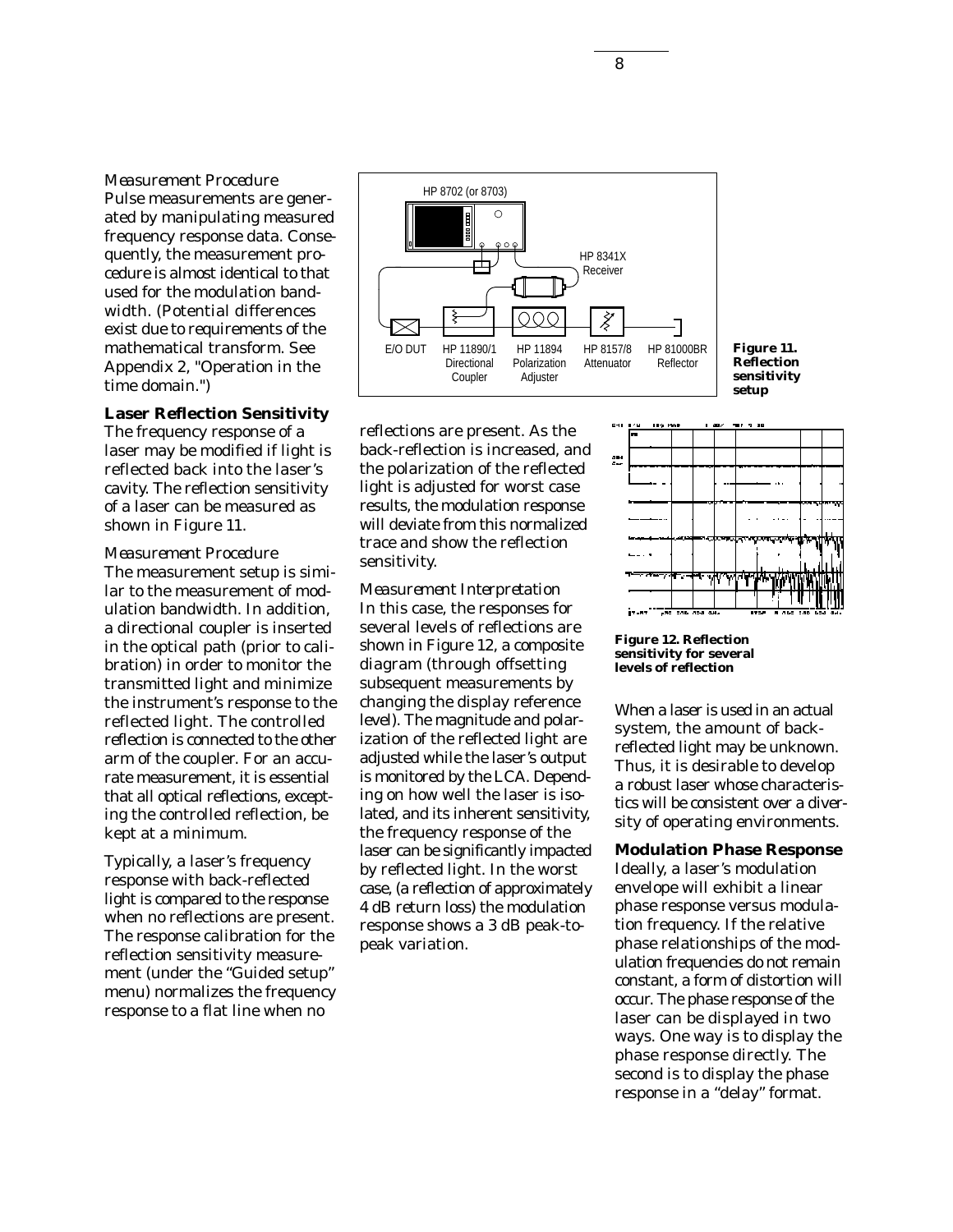## *Measurement Procedure and Interpretation*

Phase data is displayed by simply choosing the data format to be "phase" as opposed to the default "log mag." If the DUT has any significant length in either the optical or electrical path, some compensation in length (through the electrical delay function under the "Scale Ref" key) will be required for viewing the phase response of the laser. In this measurement, 10.315 ns of electrical delay is added, because the fiber pigtail is about 2 m long.

The phase response often "follows" the frequency response. The frequency response of this laser rolls off at the same frequency range where the phase begins to deviate from a 'linear' response.



**Figure 13. E/O phase response**

Sometimes the phase response is easier to interpret and use when viewed in the "delay" data format. The plot of delay is used to indicate the effective time it takes for a modulating signal at

the input of the E/O DUT to exit the device as modulated light. Ideally, this transition time will be the same for all modulation frequencies of interest.

Figure 14 shows the delay for a 3 GHz laser. The average propagation time over the 3 GHz bandwidth is near 6.3 ns.



**Figure 14. E/O delay measurement**

#### **Laser Input Impedance**

The conversion efficiency of a laser is dependent not only on the inherent properties of the laser, but also on how efficiently the electrical modulation signal is delivered to the laser. Highspeed modulation signals are generally transmitted to the laser over transmission lines with a 50 or 75 ohm characteristic impedance. Maximum power transfer will occur if the input impedance of the laser is the same as the transmission line.

Unfortunately, the input impedance of an active laser is much lower than the transmission system used to drive it. Two problems occur when such an impedance mismatch exists. First, a significant amount of energy will be reflected at the transmission line/laser interface. This reflected energy may eventually be rereflected and distort the desired data signal. The second problem is that the reflected energy is "wasted" since it is never effectively used to modulate the laser. Thus, the overall conversion efficiency of the laser is degraded.

#### *Measurement Procedure*

Figure 15 shows the return loss of a laser with a simple resistive matching circuit as measured on the component analyzer. The measurement is made by sending a swept RF signal to the laser under test and measuring the energy that reflects back. The setup and calibration procedure will depend on the model of LCA used. In all cases, a calibration kit containing known electrical reflection standards is required to improve the accuracy of the reflection measurements.



**Figure 15. E/O return loss measurement**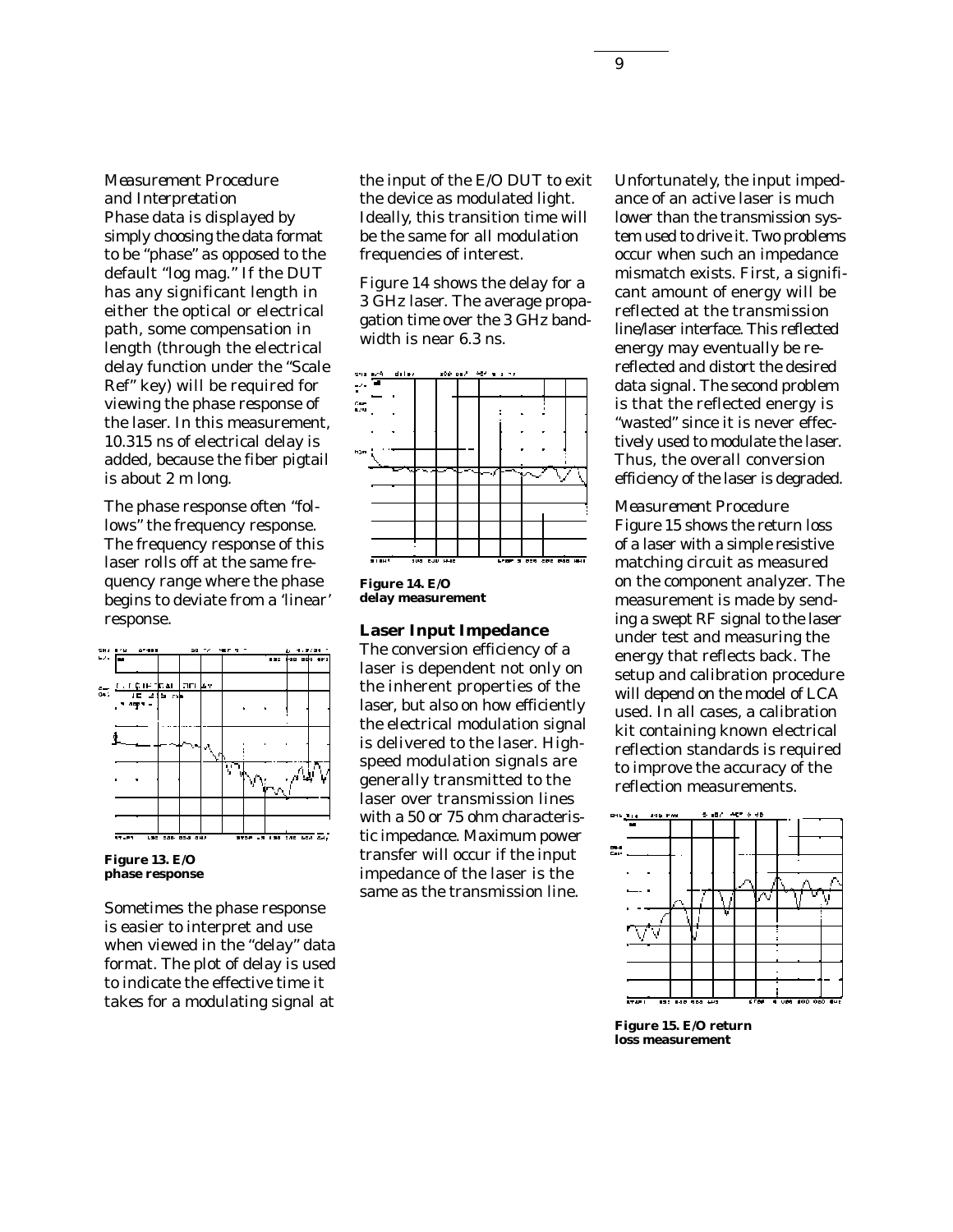*Measurement Interpretation* The return loss over a 6 GHz range varies from a best case of nearly –34 dB to a worst case of –17 dB. It is not unusual for the reflection level to get worse as the modulation frequency is increased.

Return loss is the ratio of reflected to incident energy (10 Log (P refl/ P inc)). The larger the return loss magnitude, the smaller the reflected signal and the better the impedance match.

Figure 16 uses the same measured data as the return loss plot, except in this case the data is displayed in a Smith Chart format. A Smith Chart is a form of an impedance map. The display shows the laser input impedance as a function of frequency. For this laser, the impedance is close to 50 ohms over the 6 GHz range,

as the response does not deviate much from the center of the chart. The Smith Chart data presentation is selected under the "Format" key menu.



**Figure 16. Return loss in Smith chart format**

The impedance data from the Smith Chart can be used to model the input structure of the laser. The laser's effective input impedance can be improved with a matching network. Simple methods are usually resistive, while more efficient but complex methods use reactive elements.

#### *Implications of Impedance Mismatch*

*on Measurement Accuracy*  When the input impedance of the E/O device under test is far from 50 ohms, a significant portion of the electrical energy sent to the device will be reflected. This reflected energy can degrade measurement accuracy. This is typically seen as ripple in frequency response measurements. Two techniques are available to overcome this problem including the response/match calibration (discussed in O/E measurements) and gating (discussed in Appendix 2, "Operation in the time domain").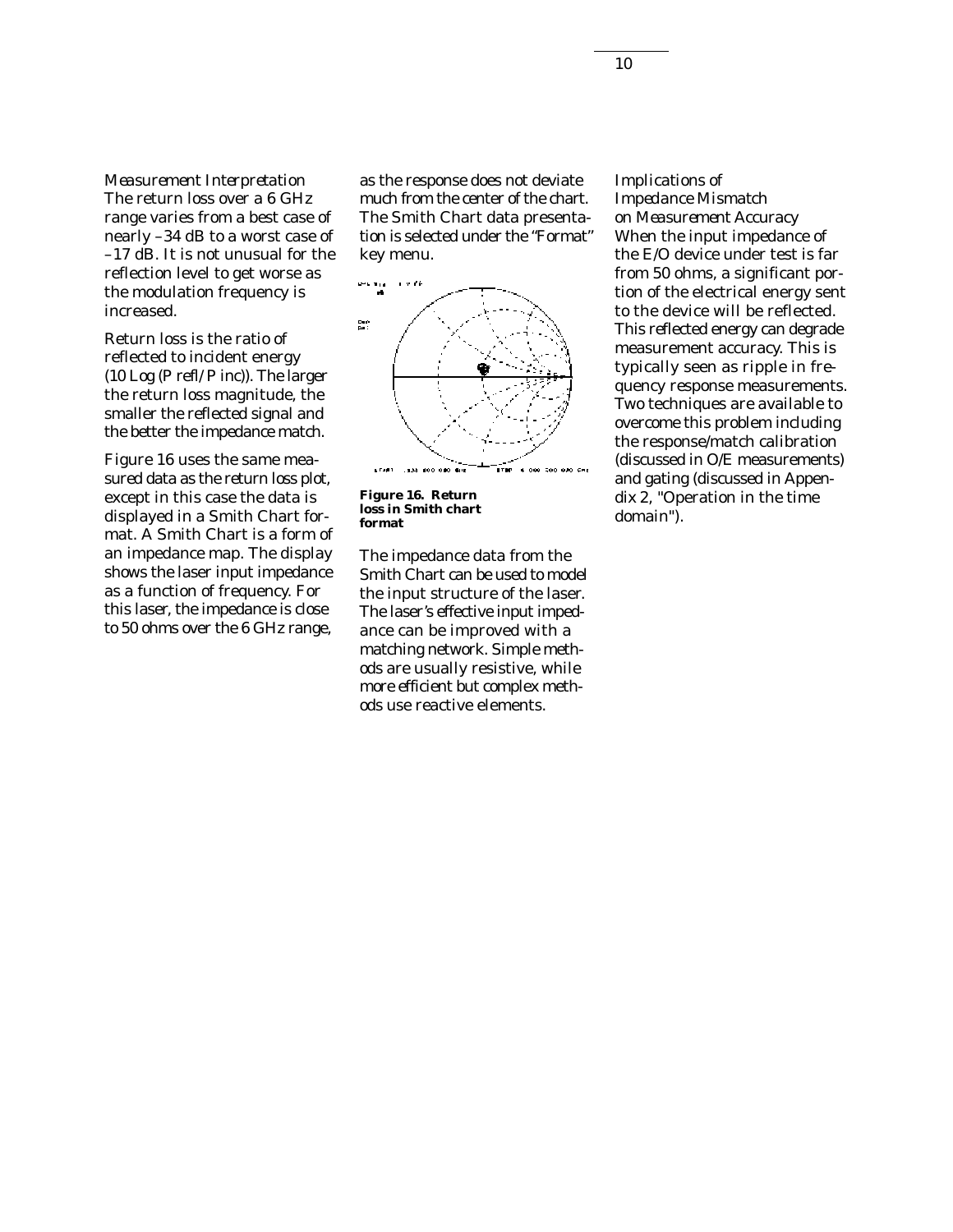## **Electro-optic External Modulator Measurements**

External intensity modulators can be characterized in much the same way as laser sources. This is another class of E/O measurements where the stimulus is a swept frequency electrical signal and the response out of the modulator is intensity modulated light. In particular, modulation bandwidth, phase, and electrical impedance measurements are made with the component analyzer in the same configuration that is used for laser measurements.



**Figure 17. E/O modulator measurement setup**

However, a significant difference exists due to the modulator being a three-port device. While the frequency response of a modulator is often independent of the input optical power, the responsivity is not. The conversion efficiency of the modulator is not only a function of the electrical input, but also the level of the optical input.

The LCA measurement compares the output modulation power to the input modulation current. A responsivity in Watts per Amp is then computed and displayed. If the input optical power is increased, the output modulation will typically also increase. Thus, the apparent responsivity will increase. This means that the modulator responsivity measurement is valid only for the specific optical input power that existed when the measurement was performed. The frequency response is typically valid over a wide range of input powers.

Figure 18 is a measurement of a wide bandwidth external modulator. The unusual response at the low frequency range is due to the efficiency of the electrical impedance matching circuitry.



**Figure 18. Modulator bandwidth**

Similar to the process used for laser measurements, the phase response and electrical input impedance can also be characterized. The frequency domain information can also be used to predict the step and impulse responses.

Lasers are typically described by an input current versus output power relationship. The preferred description for a modulator is often an input voltage versus output power relationship. Because LCA measurements assume a 50 ohm measurement environment, the LCA modulator measurement in Watts per Amp can be converted to Watts per volt by scaling (dividing) the measurement by 50. With the HP 8703, this can be achieved by setting the numerator 'K' (gain) term of the coefficient model to 50, loading the model into memory, and dividing the data by memory. These functions are under the "Display" key.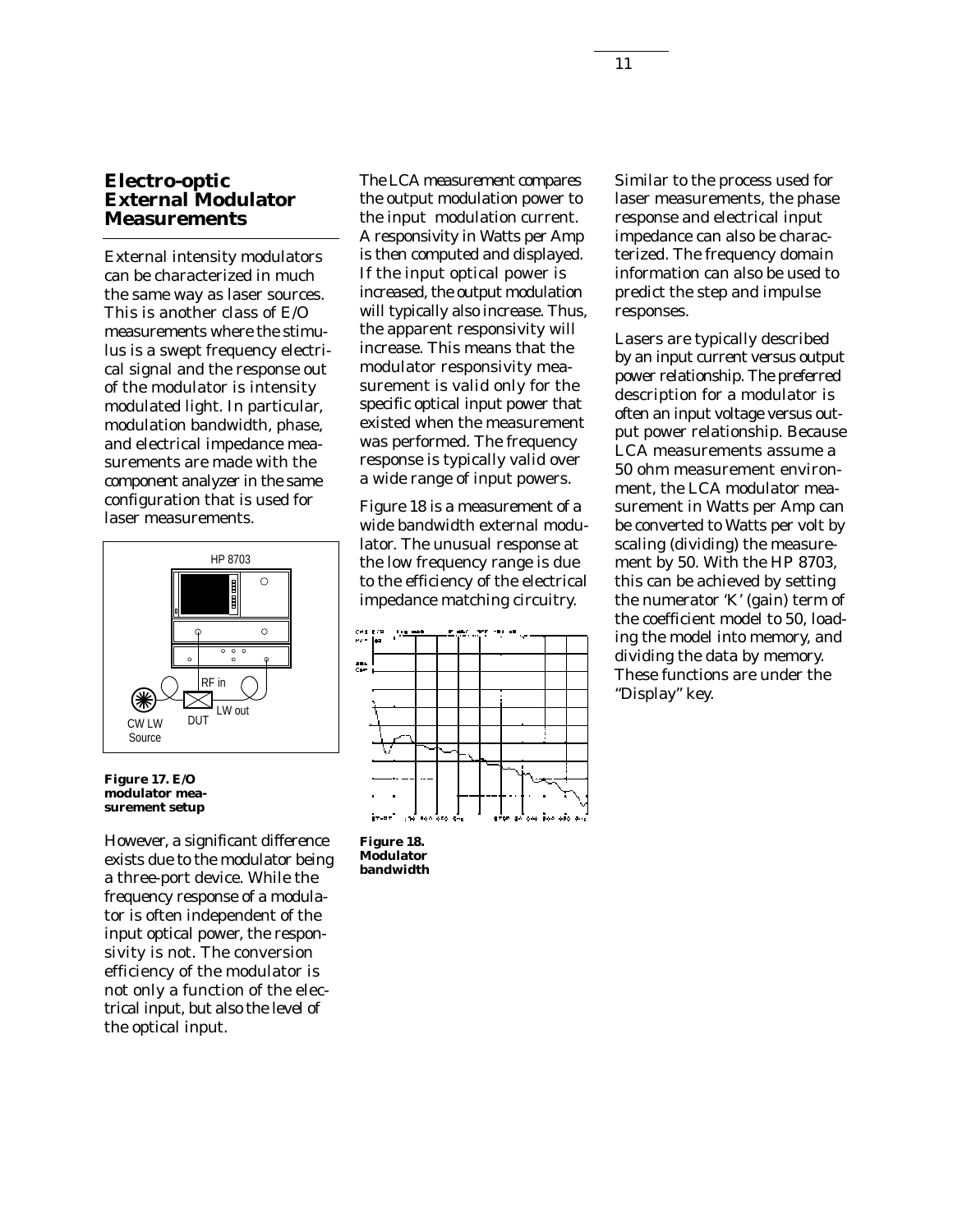# **Lightwave Receiver Measurements(O/E)**

The measurements that the LCA makes on lightwave receivers are in many ways similar to those made on lightwave sources. In this case, the stimulus will be modulated light and the response will be "demodulated" electrical signals. Measurements include:

- photodiode responsivity and modulation bandwidth
- step and impulse response
- characterization and improvement of the electrical output impedance

As with the laser source, bandwidth measurements are relevant to pulse rise and fall times, while impedance measurements are important to minimize signal reflections and maximize electrical power transfer. Optical power reflections are discussed in "Optical components: Reflection measurements."

#### **Photodiode Modulation Bandwidth, Frequency Response, and Conversion Efficiency**

As discussed earlier, photodiode conversion efficiency refers to how a change in optical power is converted to a change in output electrical current. As the frequency of modulation increases, eventually the receiver conversion efficiency will rolloff. Thus, the device has a limited modulation bandwidth.

The measurement of modulation bandwidth consists of stimulating the photodiode with a source of modulated light and measuring the output response (RF or microwave) current with an

electrical receiver. Normally the frequency of the modulation is swept to allow examination of the photodiode over a wide range of modulation frequencies.

#### *Measurement Results and Interpretation*

The instrument display of Figure 19 shows the conversion efficiency of the photodiode as a function of modulation frequency. The vertical axis display units are Amps per Watt and the horizontal axis is modulation frequency. In this case, the vertical axis is in a logarithmic format where 0 dB (the center line of the display) represents 1 Amp per Watt.



**Figure 19. O/E bandwidth and responsivity measurement**

The photodiode under test has a modulation bandwidth of approximately 1.5 to 2 GHz. The frequency response also shows some distinct resonances that will impact the time-domain (step or impulse) performance, as shown in Figures 22 and 23.

*Measurement Procedure* The measurement process is virtually identical to the laser measurement. An accurate measurement requires a user calibration. This will allow the LCA to remove the response of

the test system including the electrical cables, optical fiber, and the instrument itself. Prior to the actual calibration step, the LCA needs to be configured. This includes:

- start and stop frequencies
- sweep type (linear or logarithmic)
- number of measurement points
- measurement sweep time
- source power level

*Note:* LCAs have a "Guided Setup" feature that leads the user through all the steps that are described here. This is the recommended measurement procedure. Guided setup is accessed by pressing the SYSTEM key and the "Guided Setup" softkey. The following text discusses the processes that the guided setup executes.

To perform a simple frequency response calibration, the connections in Figure 20 must be made. The analyzer then measures the appropriate paths. The frequency and phase responses of the "unknown" path(s) is/are then characterized. The analyzer/ system uses this information in conjunction with the internal calibration data to generate an error matrix. (The lightwave source and receiver characteristics are predetermined and stored in memory. The storage method depends on the type of LCA used.) The end result is that the frequency and phase responses of the entire test system are removed from the measurement so that the displayed response is only that of the photodiode under test.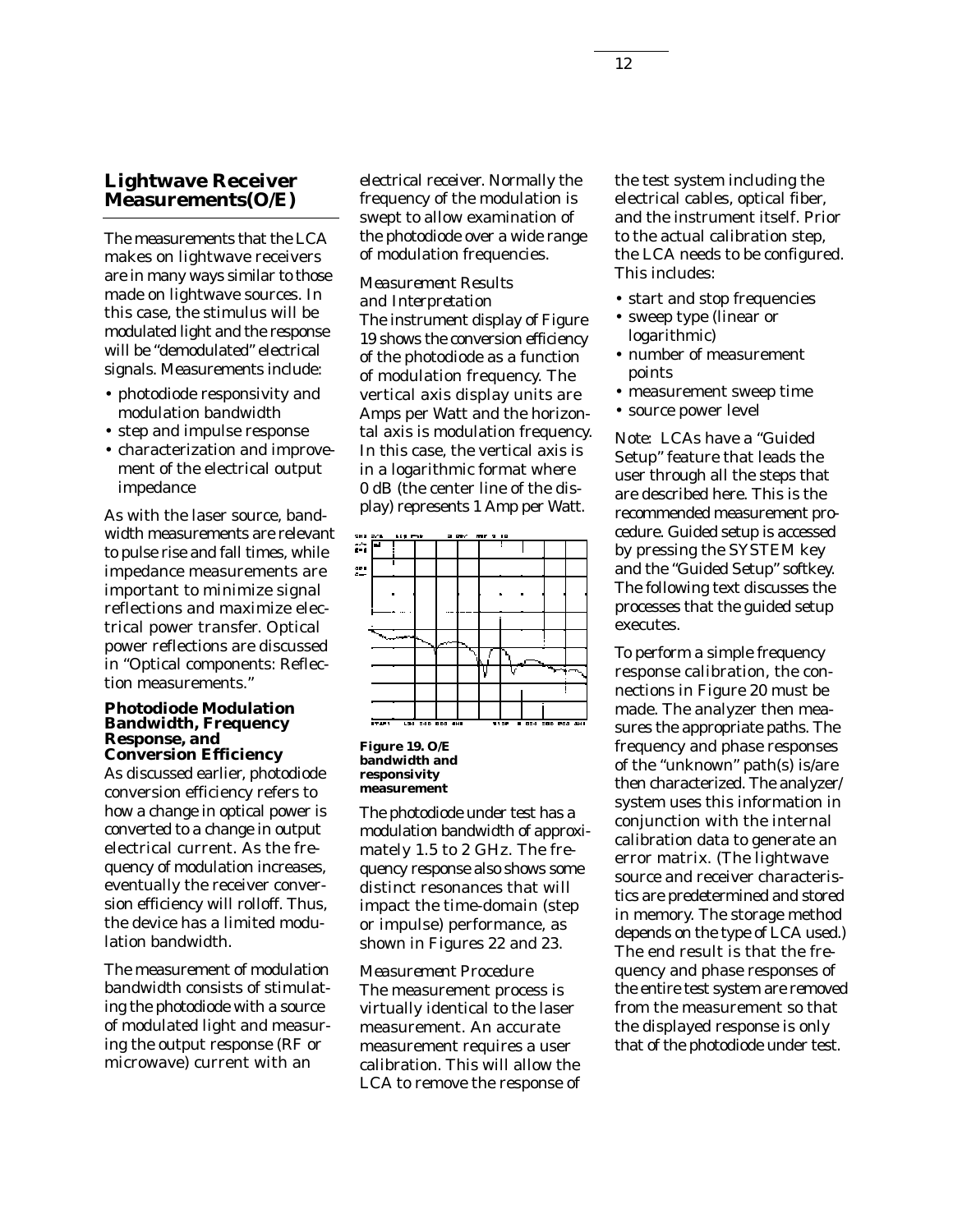

After completion of the calibration, one might expect to see a flat response at 0 dB indicating the test system response has been removed. When using an HP 8702, the display seen upon completion of the "response" calibration process will not necessarily be a flat line. The O/E receiver used in the calibration, which is still in the measurement path, has become the DUT. Thus its response is now displayed. When the HP 8703 calibration is completed, no response other than noise is displayed until an O/E test device is connected between the electrical and optical measurement planes. In addition to the simple response calibration, there are also the response plus isolation and the response plus match calibrations. The isolation calibration is used for high-insertion loss (low conversion efficiency) devices, where any signal leakage within the instru-ment may be significant relative to the actual signals measured. The match calibration is used to remove the effects of reflections between the instrument electrical test port and the photodiode under test. (The response and match calibration is only available with the HP 8703 LCA.)

Once the setup and calibrations have been completed, the instrument is now ready to make accurate measurements. The receiver to be tested is placed in the measurement path and its response can be seen, as in Figure 19 "O/E bandwidth and responsivity measurement", previously shown.

#### *Response and Match Calibration*

The response and match calibration is used to improve measurement uncertainty when the O/E test device has a poor output match. Impedance mismatch leads to standing waves that degrade the measurement of device responsivity. Typically, this problem is more pronounced at higher modulation frequencies.

The response and match calibration uses network analysis error correction techniques to minimize the effects of mismatch. The calibration requires a 1-port electrical reflection calibration in addition to the "thru" transmission calibration for the optical and electrical paths.

Figure 21 is a composite measurement of a high-speed photodiode. The lower trace is a measurement with only the normal response calibration. The upper trace, which has lower ripple, is made using the response and match calibration. The traces are intentionally offset for clarity.



**Figure 21. Response and match calibration**

The response match calibration can be executed by following the steps in the Guided Setup procedure.

#### **Photodiode Pulse Measurements**

To see what implications the device bandwidth and frequency response have on the time domain performance, the time domain transform can be used. This transform uses the measured frequency response data to predict the small signal step and impulse responses of the photodiode. (See Appendix 2, "Operation in the time domain;" *Basic considerations.*)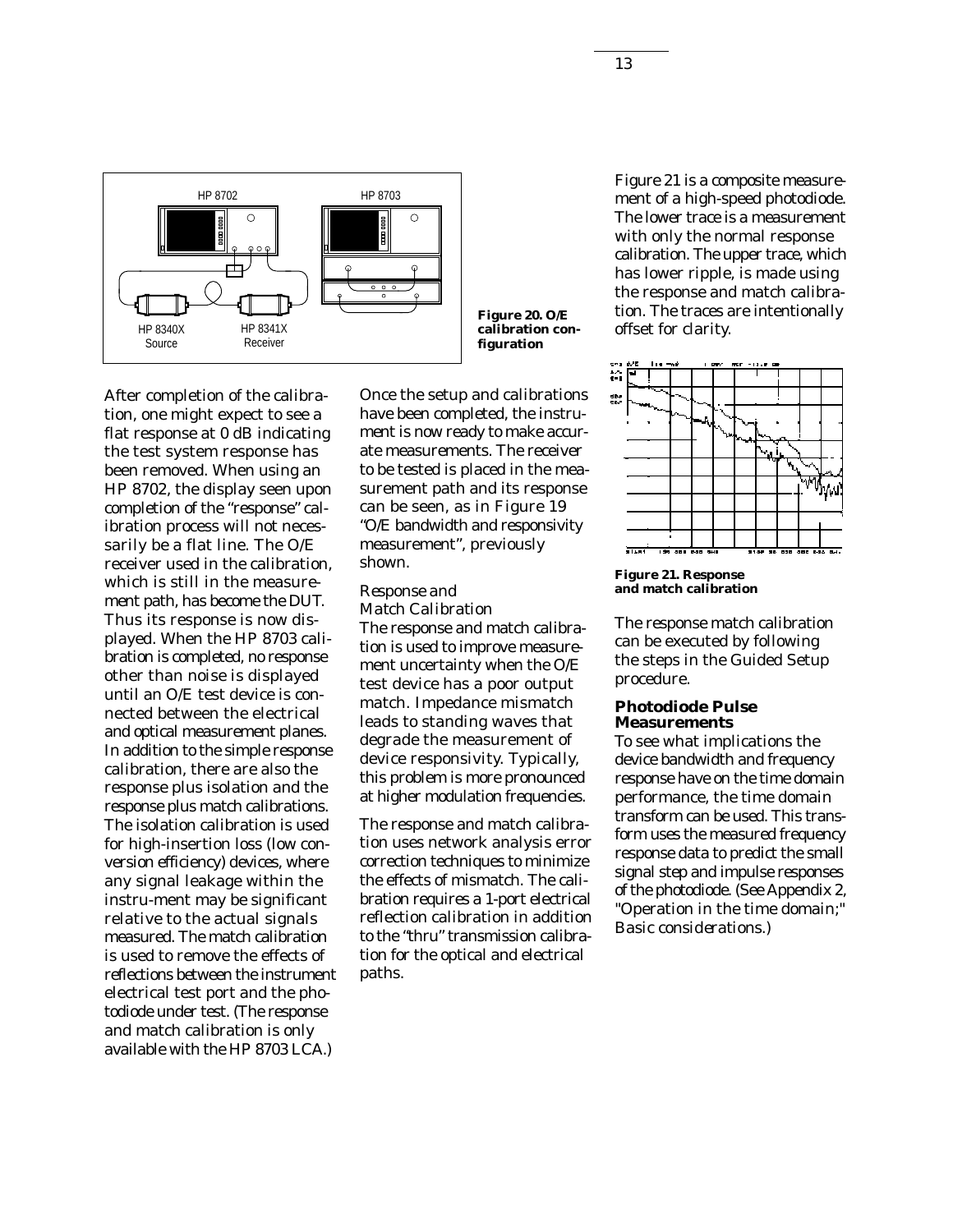Figure 22 shows the predicted step response of the same photodiode whose bandwidth was measured in Figure 19. There are several points of interest. The transition from "off" to "on" or risetime (on the order of 180 ps) is dependent upon the device bandwidth (roughly 2 GHz). There is some "ringing" in the step response. The frequency of the ringing correlates directly to the frequency response resonance at 3.2 GHz. Another interesting characteristic is the secondary step that occurs roughly 600 ps after the initial step. This is due to reflections within the device, and is easier to understand by viewing the impulse response.





Figure 23 shows the predicted impulse response of the photodiode using the "low-pass impulse" data transform. This measurement provides several pieces of information. First, we see the impulse width. The time between the markers is 123 ps at the fullwidth half-maximum points.

(This is due not only to the photodiode bandwidth, but also the finite bandwidth of the instrument itself. The "net" pulsewidth is the effective pulsewidth of the photodiode alone after removing the effect of the instrument's bandwidth.) Another important data point is noted by marker 1 at the peak of the response. This value is 621 ps and is the effective delay of the photodiode or in other words, the average propagation time experienced by the modulation signal from the optical input to the electrical output. A second impulse is noted by marker 2. This response is due to an internal reflection and re-reflection. The re-reflected signal travels a longer distance than the primary impulse, and therefore shows up with a relative delay.



**Figure 23. O/E impulse response**

The reflection in the photodiode has an adverse affect on the frequency response of the device. If this reflection could be removed, the response would be improved. A technique called

"gating" removes the effects of reflections and is discussed in detail in Appendix 2, "Operation in the time domain;" *Improving measurement accuracy through gating*.

It is interesting to compare the predicted time-domain response with a true time domain measurement. Figure 24 shows a composite of the step response generated by an LCA in comparison with the step response when measured using a sharp optical pulse and a high-speed HP 54120 oscilloscope.



**Figure 24. Composite time domain measurements**

The two measurements agree very well. It is important to remember that the oscilloscope measurement displays the combined response of the optical pulse, the oscilloscope, and the photodiode. The LCA measurement can calibrate out the response of the test system in order to isolate the response of the DUT. The trace magnitude differences are due to unequal instrument vertical scales.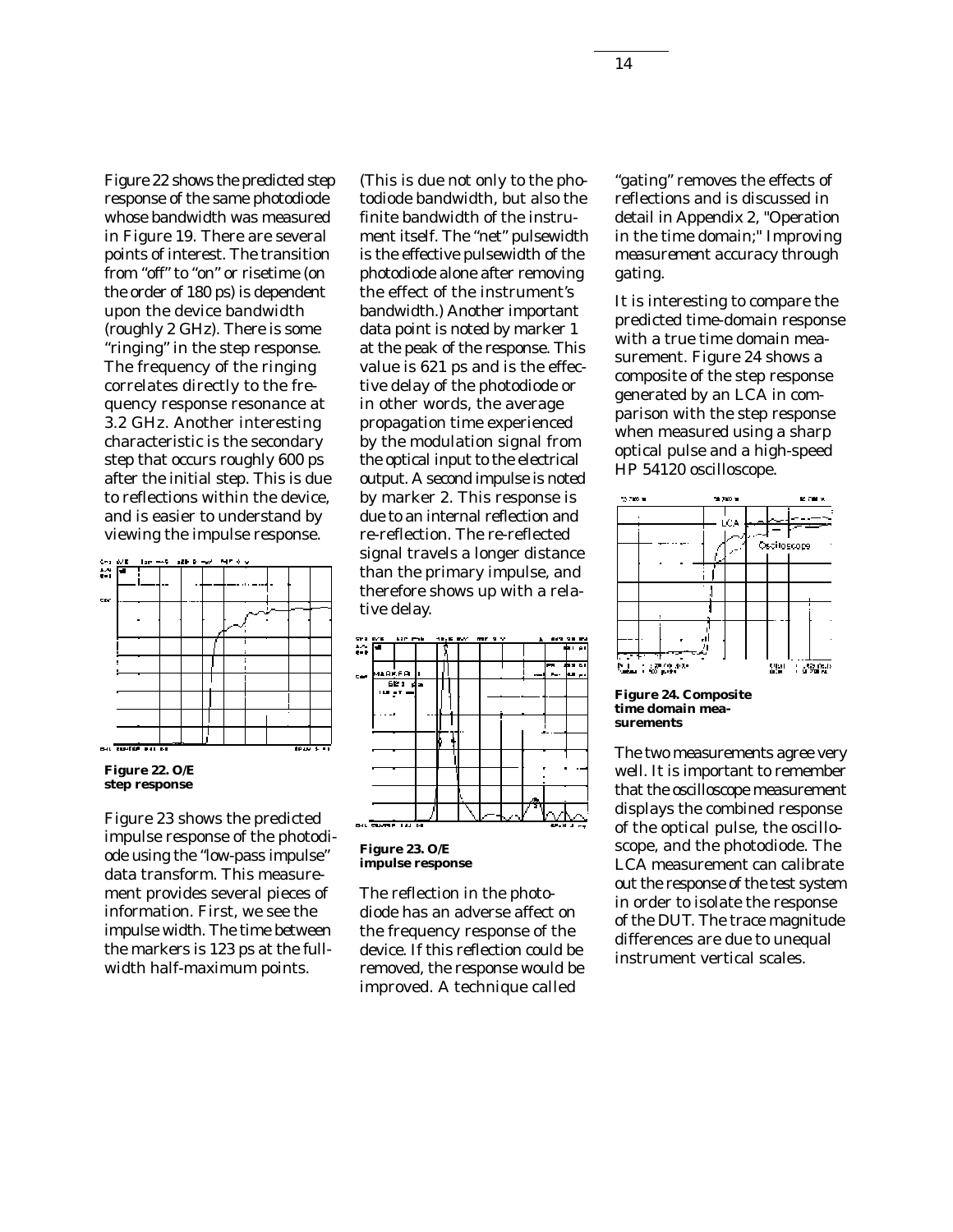#### **Photodiode Modulation Phase Measurements**

Phase response is also an important parameter. It is important to know if the relative phase of the modulation envelope is distorted in the detection process through a comparison of the phase of the input and output signals over a range of modulation frequencies.

Figure 25 shows the phase response of a high-speed photodiode assembly. When devices have significant length in either the optical or electrical paths, the relative phase (input vs output) will have a large variation. This is not due to the detection process. For example, if a transmission line following the photodiode is one-half wavelength long at 10 GHz, this will result in a 180 degree phase deviation. Of greater concern is the deviation from linear phase. To view this, the effects of path length must be removed. This is achieved by mathematically adding delay to the analyzer reference path. In this case, the delay required is 631 ps.



**Figure 25. O/E phase measurement**

The phase response for this device is well-behaved over the entire 20 GHz measurement range.



**group delay**

A related measurement to the phase response is delay versus frequency. Ideally, all frequency components will require the same amount of time to propagate through the device, in both the optical and electrical domains. The delay measurement of the high-speed photodiode shows consistent delay over a 20 GHz bandwidth.

#### **Photodiode Output Impedance**

Once the photodiode has converted the modulated light to a proportional electrical current, the task is then to efficiently transmit the demodulated signal to any following electrical components. High-speed systems usually require this transfer over 50 or 75 Ohm transmission lines. The output impedance of a photodiode is usually much higher than 50 (or 75) Ohms. This leads to the possibility of signal reflections and degraded conversion efficiency. If the signal transmitted from the photodiode encounters another impedance mismatch along the transmission path, energy will be reflected back towards the photodiode. The energy will then be re-reflected in the forward direction and potentially interfere with primary signals. (This was demonstrated in the impulse and step measurements of the photodiode discussed earlier. The photodiode had two significant electrical reflections.) Thus reflections can lead to communication degradation.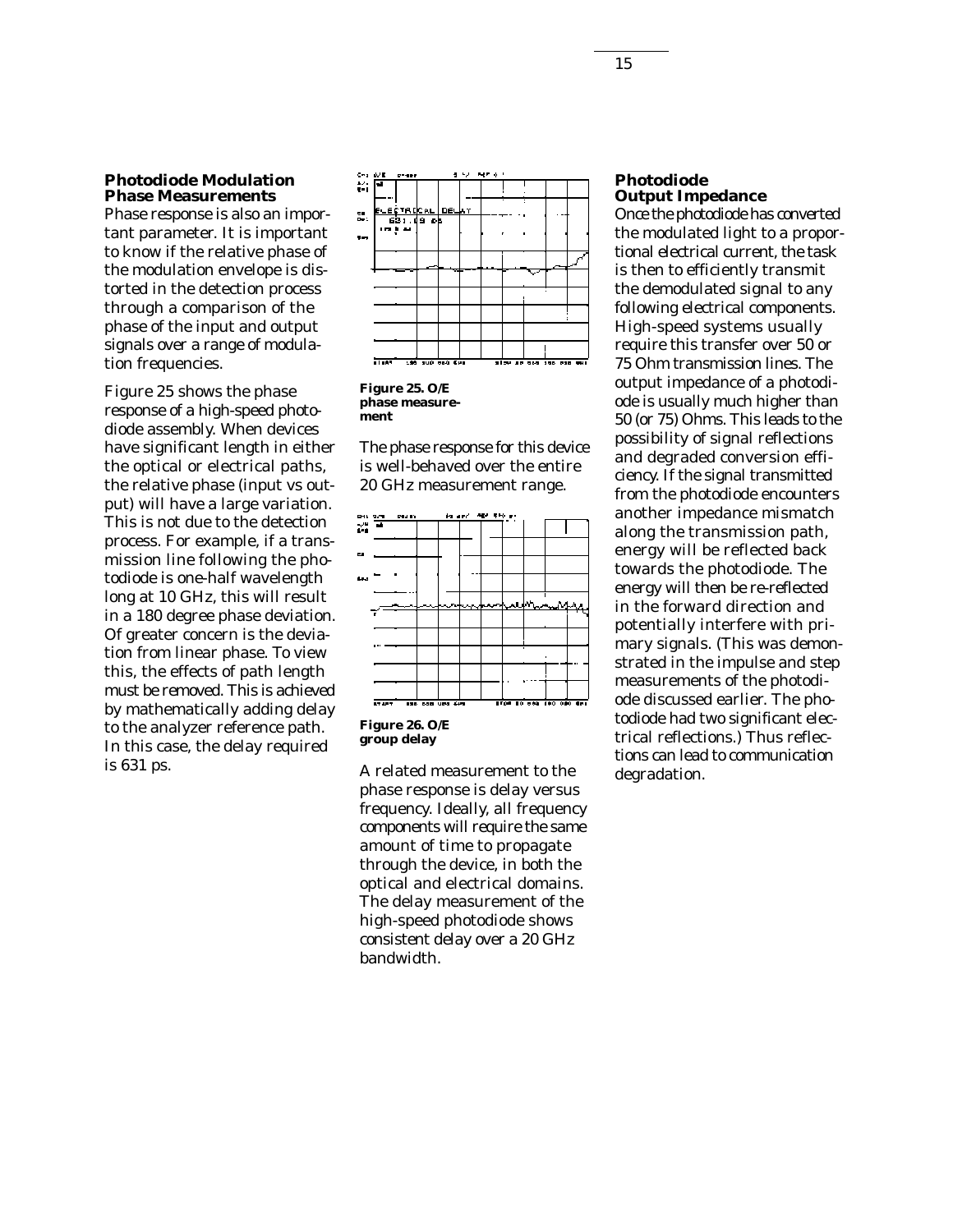# *Measurement Procedure and Interpretation*

The setup and measurement of photodiode return loss are identical to the procedure used in characterizing laser return loss. See "Laser input impedance" on page 9. Figure 27 shows the return loss of an optical receiver measured with the component analyzer, displayed on a Smith Chart. A Smith Chart is a form of an impedance map. The display shows the output impedance as a function of frequency. For this receiver, an electrical amplifier follows the photodiode, so the measured impedance is essentially that of the amplifier. Over the 6 GHz measurement range, the impedance stays reasonably close to 50 Ohms (the center of the Smith Chart). The ideal case would be for the impedance to be a constant 50 (or 75) Ohms. The Smith Chart data presentation is selected under the "Format" key menu.



**return loss in Smith chart format**

The data can also be displayed simply as Return Loss, the ratio of reflected to incident power (10 Log (P refl/ P inc).



Using the time domain feature of the LCA can help to determine the locations of any discontinuities in the electrical path of the photodiode assembly. Figure 29 is a time/distance representation looking back into a photodiode assembly. (This is the same photodiode measured on pages 12 to 14, where it was shown in a transmission measurement that there were significant reflections.)



**Figure 29. Time domain display of electrical reflections**

**Figure 28. O/E return loss magnitude**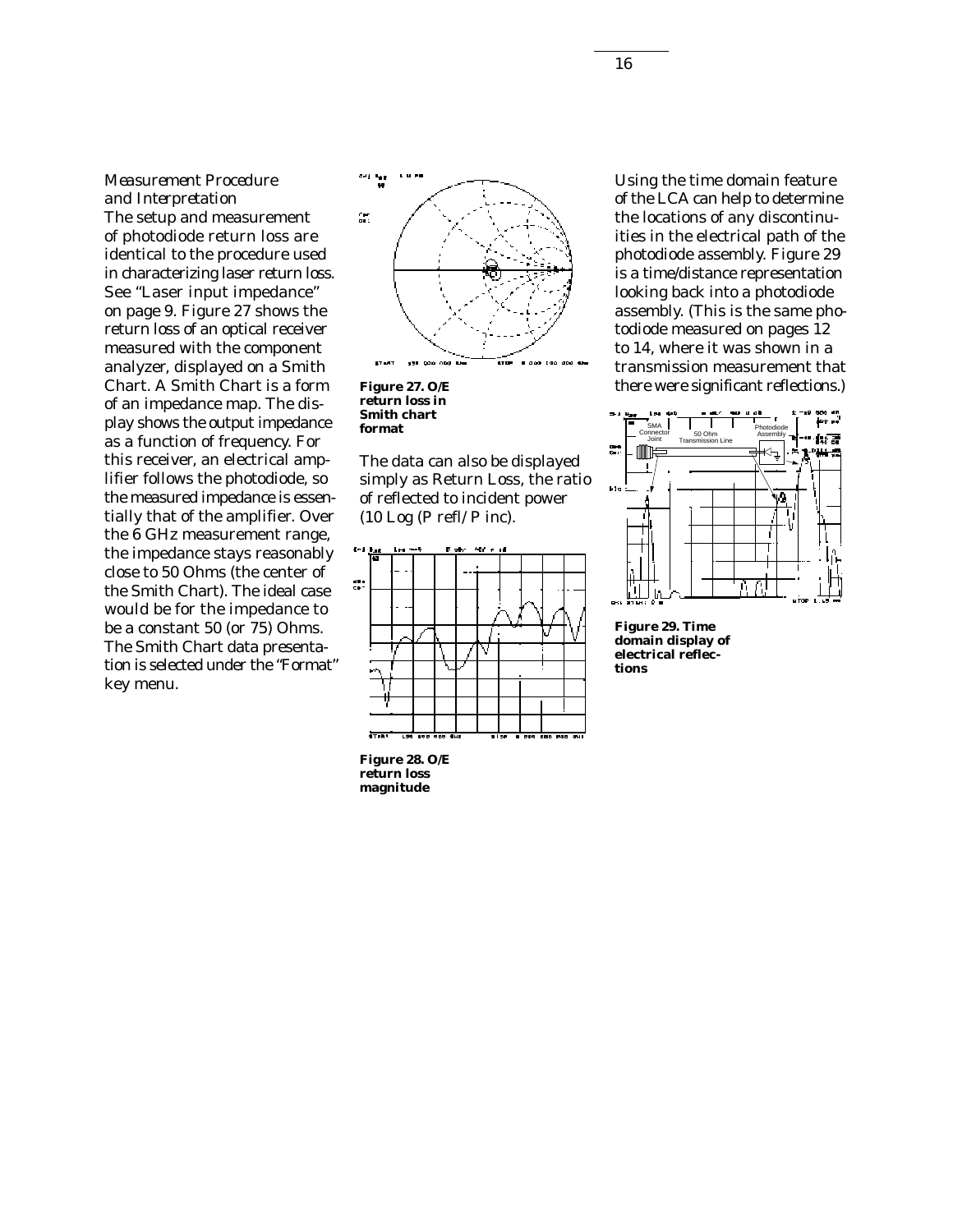# **Optical Components (O/O): Transmission and Reflection Measurements**

Consistent, accurate measurements of multi-mode fiber bandwidth are difficult to achieve using an LCA, principally due to the fiber's inherent instability in mode structure and distribution. However, frequency response data can be used in a time domain format to yield precision length and propagation delay transmission measurements and high-resolution reflection measurements.

## **Transmission Measurements**

## **Fiber Length and Propagation Delay**

In the following example we want to determine the length of a section of singlemode fiber. The measurement will be made by using a modulated optical signal with a swept modulation frequency. The range and resolution are directly dependent upon the modulation frequency bandwidth and the number of measurement points. A useful tool built into the HP 8702 and HP 8703 that assists in making time domain measurements is the "transform parameters" function. See Appendix 2, "Operation in the time domain;" *Transform Parameters.*"

## *Measurement Results and Interpretation*

Figure 30 shows the result of the fiber transmission measurement displayed in the timedomain. The frequency-domain data has been transformed to predict the impulse response of the fiber.



**Figure 30. Impulse response of a length of fiber**

Placing a marker at the peak of the pulse indicates the propagation time through the fiber, 24.429 ns. If we know the index of refraction, we can calculate the physical length of the fiber. Conversely, if we know the physical length, we can calculate the fiber's index of refraction. The impulse width is due to the finite bandwidth of the LCA and not the fiber itself.

*Measurement Procedure* The measurement setup is straightforward. The swept modulated optical source is connected through a short piece of fiber to the instrument's lightwave

receiver. A measurement calibration is required to remove the transmission path length and frequency response errors of the LCA source and receiver.

Care must be taken in setting the instrument sweeptime and IF bandwidth, particularly for "long" devices. This is because the LCA tuned receiver continues to sweep while the stimulus signal is delayed through the fiber. The minimum sweeptime for a given device delay is determined by the combination of IF bandwidth, number of measurement points, and the frequency span. There are no simple rules to follow in setting the critical parameters. The best procedure is to set the sweeptime to a large value, such as 10 seconds, with the DUT connected, prior to performing a calibration. (If there is no response, the sweeptime may need to be increased further). The sweeptime is sequentially reduced until the response changes. The sweeptime is then increased back to a level giving a stable measurement.



**Figure 31. O/O calibration setup**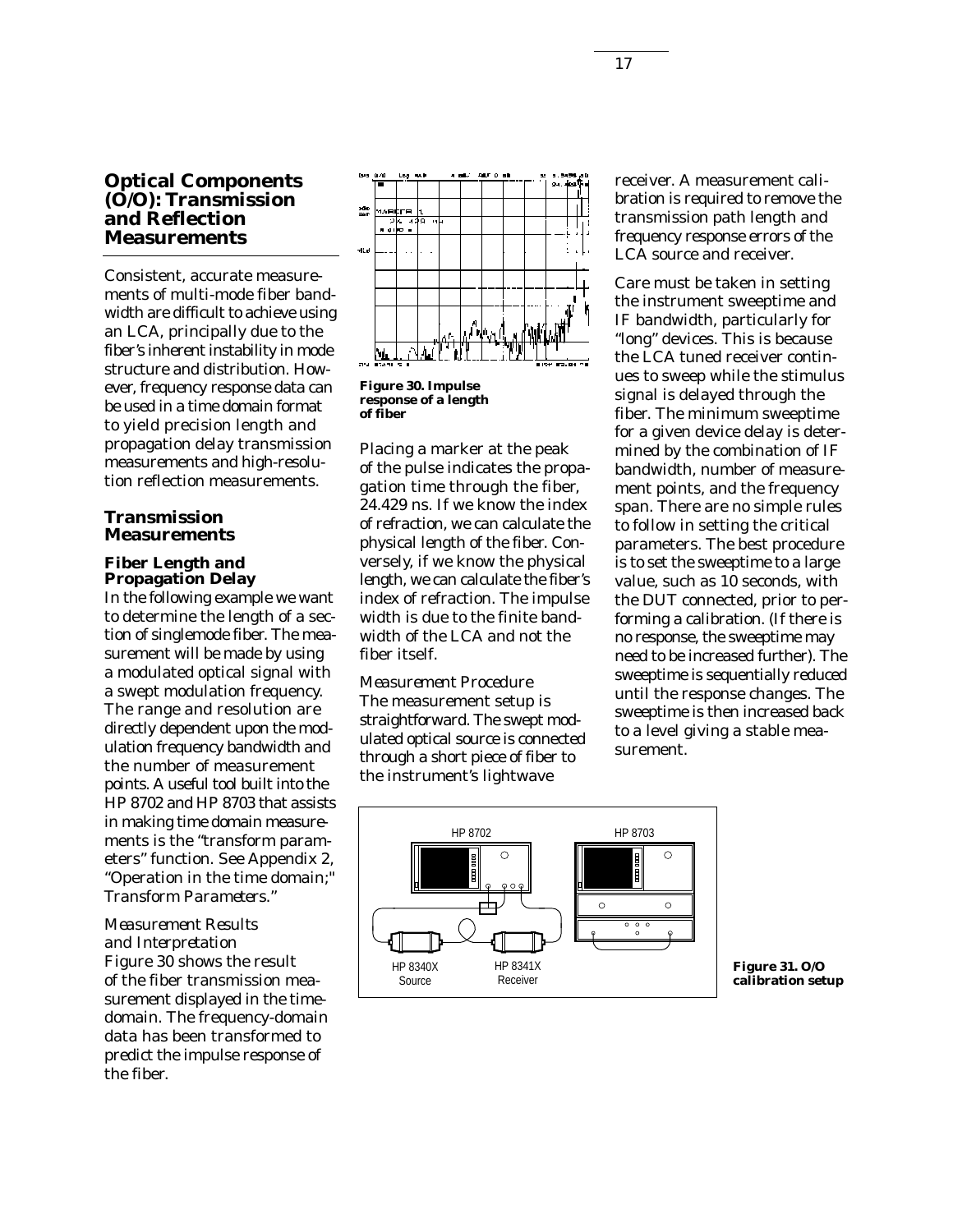Once the measurement calibration has been performed, the test fiber can be connected between the short fiber and the test system. The initial measurement is made in the frequency domain. Actual length measurements are determined through the timedomain transform. Measurement accuracy is discussed in Appendix 2, "Operation in the timedomain."

#### **Fiber Modulation Phase Stability**

In certain fiber optic microwave link applications, it is important for the microwave signal to have a very stable phase response relative to other signals propagating on different fibers or through different media. If the index of refraction varies with temperature, or some other environmental parameter, the carrier (light) velocity and thus the modulation envelope will experience a relative phase shift.

Because we are attempting to measure a change in the fiber characteristics, the setup and calibration procedures are different than for most measurements. In this case, we calibrate the instrument with the fiber under test connected to the instrument.



**Figure 32. Phase stability calibration**

With the fiber under test in place during the calibration, we effectively remove any response present in an ambient environment. Care must be taken that effects other than the parameter of interest (for example temperature) do not impact the measurement. For instance, any bending of the cable after calibration can cause a change in the phase response.

For this measurement, the device under test is a 10 km spool of fiber. The measurement is made with a CW modulation frequency of 10 GHz. Instead of sweeping frequency, the measurement is made over a 16 minute time span. It can be seen that the modulation phase response does vary significantly with time. In this measurement, the relative phase response begins at roughly –60 degrees (some phase change has already occurred between the time the calibration was completed and the measurement began). The phase continues to change to –180 degrees, where the analyzer "rolls over" to +180 degrees. For the given time span, the total variation is approximately 150 degrees.



**phase measurement vs. time**

As shorter lengths of fiber are examined, the phase response variance versus time will become smaller. However, other parameters such as temperature or physical stress can cause phase variation, even over short runs of cable.

#### **Reflection Measurements**

In a high-speed fiber optic system, reflected light can cause a variety of problems and come from several different sources. Both distributed feedback (DFB) and Fabry-Perot lasers are sensitive to light reflecting back into their resonant structures. Both noise and modulation characteristics can be degraded. In a communication system, re-reflected light can arrive at the receiver and potentially cause "bit errors." To minimize these effects, it is important to characterize the amount of light that is reflected off of optical components and determine where the reflections occur.

#### **Methods for Measuring Lightwave Reflections vs. Distance**

In component development it is often necessary to determine the physical location of the reflection. If there are multiple reflections, we must determine which reflections contribute significantly to the total amount of reflected light. There are a variety of methods for measuring reflected light versus distance or position. Among these methods are optical time-domain reflectometers (OTDR), optical coherence-domain reflectometers (such as the HP 8504A precision reflectometer), and optical frequency domain reflectometers (OFDR). The LCA uses the OFDR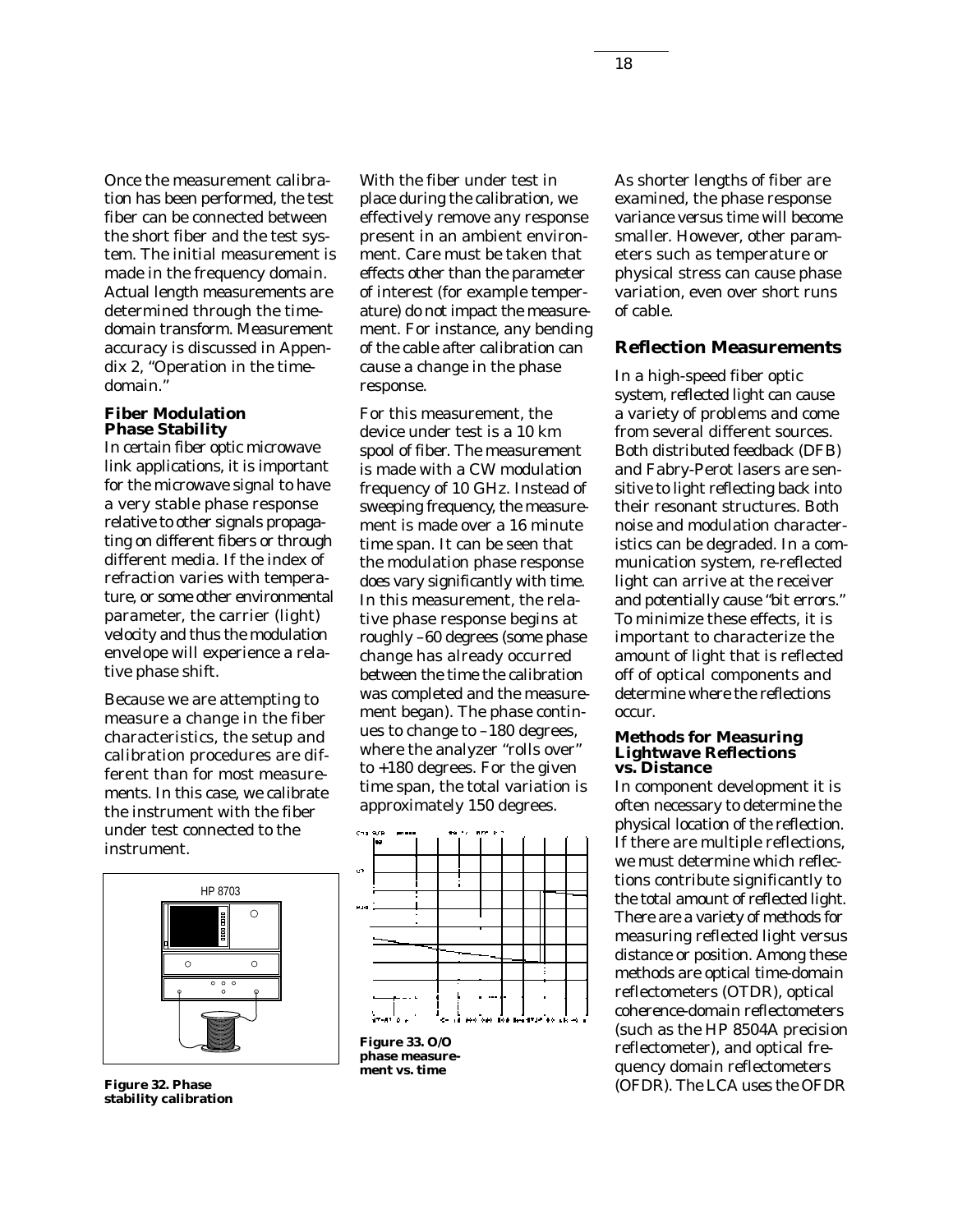technique. Each technique has advantages and disadvantages. (When measurements of total return loss are required, without spatial information, a power meter solution such as the HP 8153A is used.)

Determining both the magnitude and location of reflections in lightwave components require techniques beyond the capabilities of a multimeter or conventional OTDR.

The LCA is well suited for making high resolution reflection measurements of lightwave components. The LCA does not use a pulse technique and consequently does not suffer from "deadzone" problems typical of OTDRs. Instead, a wide bandwidth swept frequency technique is used, which leads to precision location and resolution of each reflection.

The setup for a reflection measurement requires that the lightwave source be routed to the input of a directional coupler. The DUT is connected to the coupler output arm. The coupled arm is connected to the LCA receiver.

The resolution of the LCA in OFDR mode is dependent upon the modulation frequency range. The wider the bandwidth, the higher is the two-event resolution. The closest that two reflections can be and still be resolved is referred to as response resolution. (See Appendix 2, "Operation in the time domain;" *Basic considerations.*) A 20 GHz instrument bandwidth can provide 5 mm of twoevent resolution while a 3 GHz bandwidth can provide 33 mm (in fiber). If higher resolution is required, the HP 8504 precision reflectometer offers better than 25 micron 2-event resolution. Measurement sensitivity is enhanced through trace averaging and setting the LCA IF bandwidth to a low value, such as 30 Hz. This usually slows the measurement rate, but will reduce the effects of noise. Smaller reflections can then be seen.

Once the frequency range has been set, a calibration must be performed. The simplest calibration is achieved by using the open-ended test port as a Fresnel reflection standard. This assumes that the port is polished, clean, and in good condition. With this

calibration "standard" in place, the analyzer measures the light reflected off the test port as the frequency of modulation is swept over the selected bandwidth. Thus, the frequency response imperfections of the LCA are mathematically removed from the measurement.

Figure 35 shows the reflections from a lightwave cable consisting of three patchcords with simple PC connectors. The magnitude of the reflection for each connector is easily seen. Setting the index of refraction to 1.46, and using the marker functions, the length of each patchcord can be determined, at 1.514m, 1.761m, and 1.756m respectively.



**Figure 35. Multiple reflection measurement**

Measurement accuracy is discussed in Appendix 2, "Operation in the time domain."



**OFDR setup**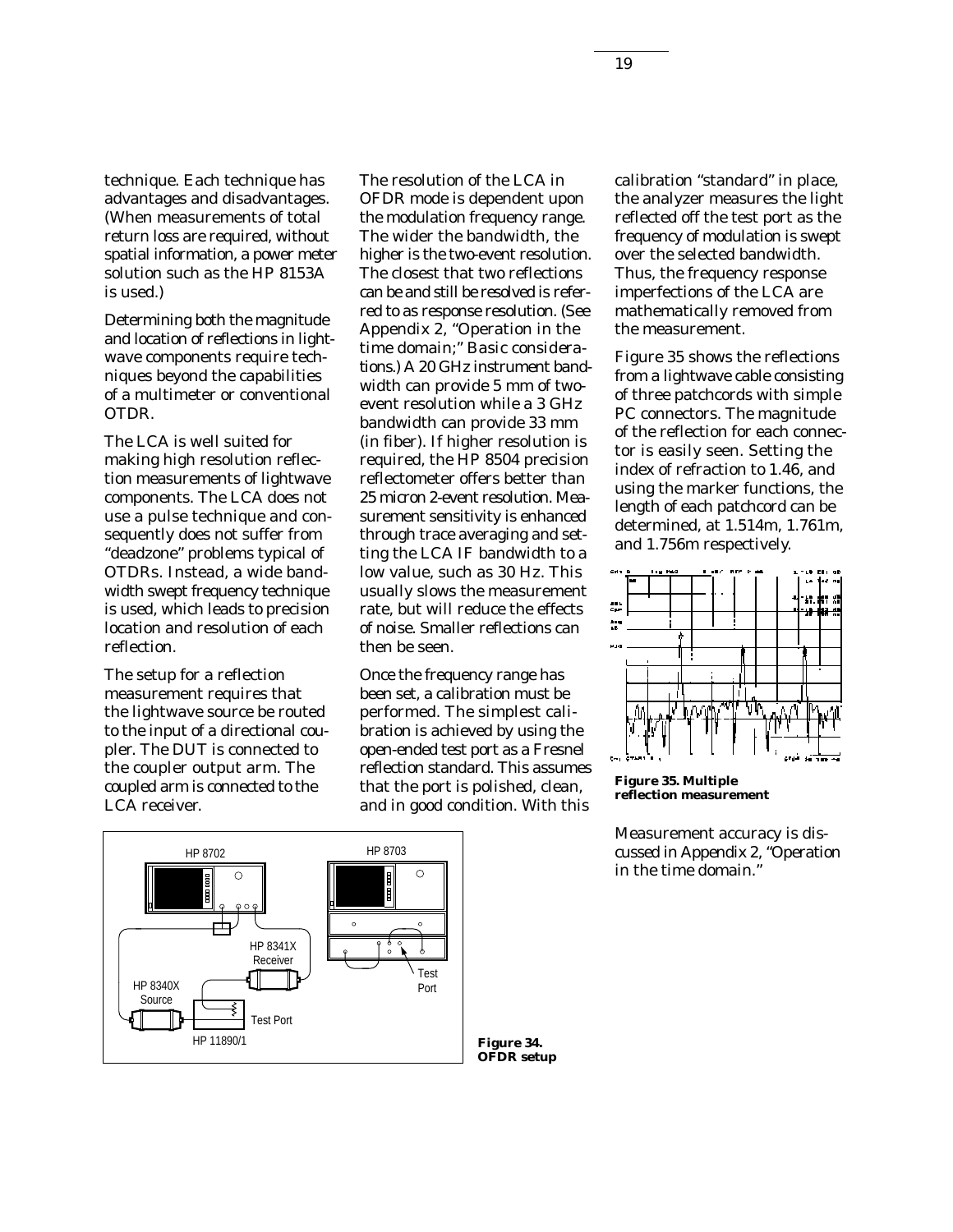There are limitations in the OFDR technique. The higher the two-event resolution, the smaller the overall measurement range. For instance, the 20 GHz configuration with 201 measurement points offers the best two-event resolution (5 mm in fiber), but the one-way range is only 1 meter. The measurement range can be increased by increasing the number of measurement points, or decreasing the instrument's frequency range, which will in turn degrade the two-event resolution. (See Appendix 2, "Operating in the time domain.")

## **Achieving Both High Resolution and Long Range**

Some measurement scenarios require both high resolution and long range. This can be achieved using the LCA in a "2-pass" measurement technique. The analyzer is first set up in a narrow bandwidth mode that provides a long enough range to locate the region of interest. The propagation time to the area of interest is determined. The LCA's frequency range is then widened to provide the two-event resolution required to isolate the individual reflections. The electrical delay equal to the propagation time to the reflections is added to the measurement (using the electrical delay function under the Scale Reference key). This effectively pulls the reflections of interest into the instrument's reduced range.

# *A High-resolution Measurement of Differential Length*

To demonstrate this procedure, a long spool of fiber with a 1X2 coupler at the end was measured. The differential length of the two arms of the coupler is the desired measurement.

The first task is to locate the coupler at the end of the fiber. The spool is estimated to be 10 km in length. The measurement span is configured to provide 12 km of range. This requires a frequency span of only 2.5 MHz. After a response calibration similar to that described above, the spool and coupler are then connected to the test port, and the measurement of Figure 36 is generated.



**Figure 36. OFDR measurement in wide span**

Two reflections are seen. One at time 0, corresponding to the fiber connection to the instrument, and another over 98.513 µs (twoway) or 10.114 km (one way), at the cable end.

The task is now to zoom in on the cable end and examine the reflections in high resolution mode. The analyzer bandwidth is increased to 20 GHz and placed in "set freq low pass" mode. The analyzer is then recalibrated with the DUT disconnected.

(The sweeptime considerations discussed in O/O transmission measurements are even more critical here, since the signal is traversing the length of the fiber twice before being detected.) 98.513 µs of electrical delay is added, and while in the time mode, the span is reduced to show two reflections very close together. These are the Fresnel reflections at the two coupler outputs, which are measured to have a differential path length of 18 mm. The two-pass measurement technique has provided millimeter resolution at the end of a 10 km cable.



#### **Figure 37. Zooming in on the cable end**

*Note:* This technique is susceptible to alias responses. The reflection at the instrument's test port, or where the coupler is connected to the fiber spool, can potentially show up in another region due to the limitations of the transform. To determine if a response is real or an alias, the number of measurement points should be changed and the measurement repeated. True events will maintain their location, while alias events will move.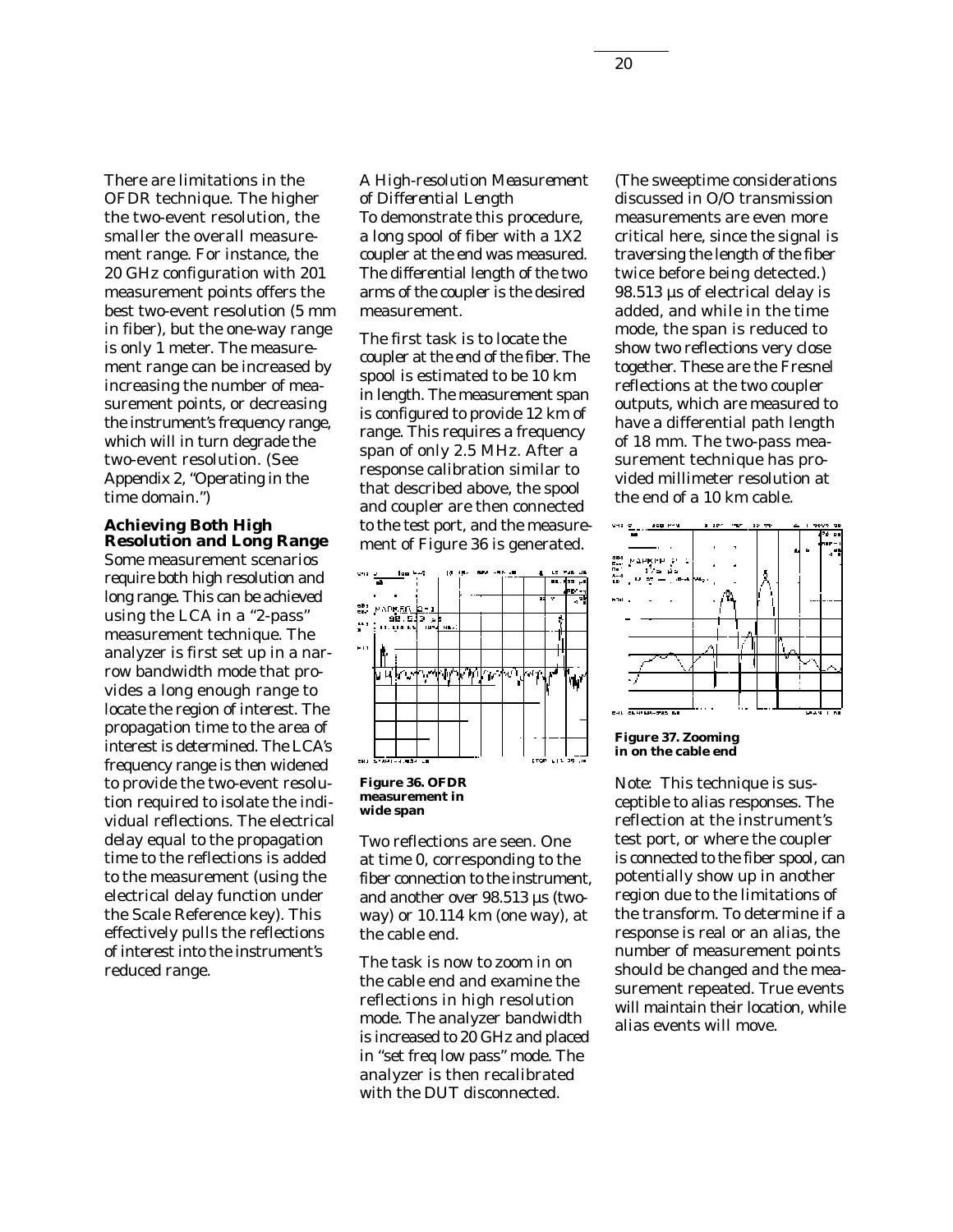# **Electrical Component Measurements (E/E)**

Lightwave component analyzers have the capability to operate as RF and microwave network analyzers. They can then be used to characterize the electrical components used in lightwave systems including amplifiers, filters, couplers etc. For tutorial information on RF and microwave network analysis please refer to the HP "Vector Seminar" booklet (HP literature number 5954-8355.)

# **Appendix 1: Signal Relationships in Opto-electric Devices**

#### **Signal Relationships Used in Component Measurements**

The LCA measurement technique is built upon concepts used in characterizing RF and microwave devices. "S-parameter" or scattering matrix techniques have proven to be convenient ways to characterize device performance. The following section will discuss how similar techniques are used in characterizing devices in the lightwave domain. This is intended to show the basis on which E/O and O/E responsivity measurements are defined.

Figure 38 is a general representation of a lightwave system, showing input and output signals in terms of terminal voltages, input and output currents, and optical modulation power.

S-parameters are used to describe the transmitted and reflected signal flow within a device or network. For the model, the following S-parameters are defined:

$$
S_{11} = \frac{b_1}{a_1} (a_2 = 0)
$$
  

$$
S_{22} = \frac{b_2}{a_2} (a_1 = 0)
$$

where:

$$
a_1 = \frac{\Delta V_1}{\sqrt{Z_0}}
$$
 incident on E/O device  
=  $\Delta I_1 \cdot \sqrt{Z_0}$   

$$
b_1 = \frac{\Delta V_1}{\sqrt{Z_0}}
$$
 reflected from E/O device  

$$
a_2 = \frac{\Delta V_2}{\sqrt{Z_0}}
$$
 incident on O/E device  

$$
b_2 = \frac{\Delta V_2}{\sqrt{Z_0}}
$$
 transmitted from O/E device  
=  $\Delta I_2 \cdot \sqrt{Z_0}$ 

It is interesting to note that "delta" voltages and currents are used as opposed to RMS values. This is done because we deal with modulation signals in describing lightwave transducers, where a change in optical power is proportional to a change in electrical current or voltage.

The overall system forward gain is defined as:

$$
S_{21} = \frac{b_2}{a_1} \ (a_2 = 0)
$$

 $S_{12} = 0$  (no reverse transmission is assumed)



**Figure 38. Signal definitions**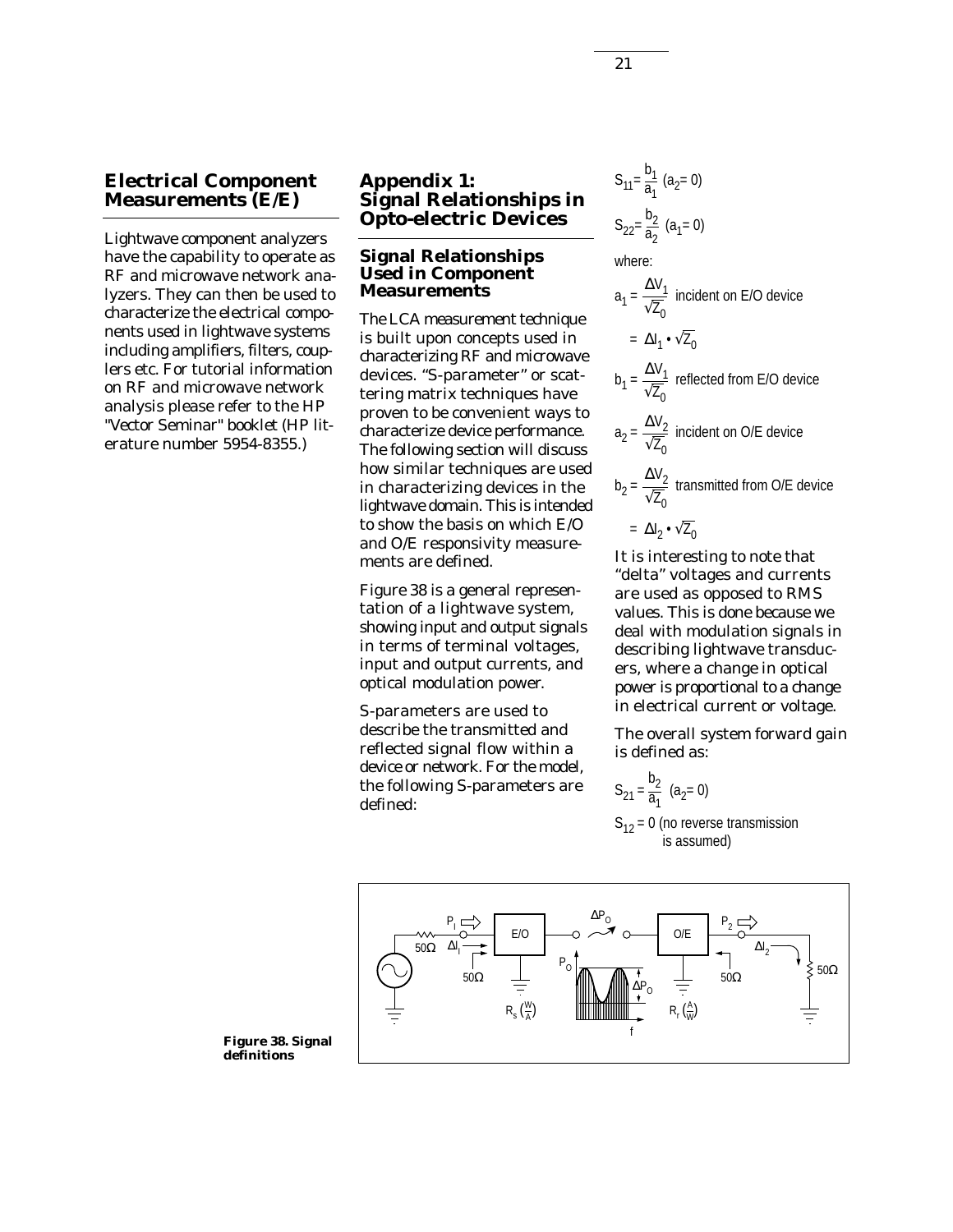Though the overall system gain is defined as an S-parameter, the individual transfer functions of the E/O and O/E devices are typically defined in terms of responsivities, because signals in both the optical and electrical domain are used and optical signals do not lend themselves conveniently to S-parameter definitions. Initially, the input impedance of the E/O converter and the output impedance of the O/E converter will be assumed to be  $Z_0$  (thus  $S_{11}$ and  $S_{22}$  are zero).

$$
R_s = \frac{\Delta P_0}{\Delta I_1} = E/O
$$
 source responsibility

and

$$
R_r = \frac{\Delta l_2}{\Delta P_0} = O/E
$$
 receiver responsibility

Using the above relationships, we can rewrite  $S_{21}$  in terms of the transducer responsivities  $R_s$  and  $R_r$ :

$$
S_{21} = \frac{b_2}{a_1}
$$
  
= 
$$
\frac{\Delta I_2}{\Delta I_1}
$$
  
= 
$$
\frac{(R_r \cdot \Delta P)}{(\Delta P/R_s)}
$$
  
= 
$$
R_s \cdot R_r
$$

It is convenient to express the transducer functions logarithmically in decibels. The system power gain from a  $Z_0$  source to a  $Z_0$  load can be defined using the above relationships:

$$
|a_1|^2
$$
 = Power incident on the E/O  
converter  

$$
|b_2|^2
$$
 = Power delivered to a Z<sub>0</sub> load.  

$$
|S_{21}|^2 = \frac{|b_2|^2}{|a_1|^2}
$$

$$
= |R_s \cdot R_r|^2
$$

$$
= System power gain
$$
20 log<sub>10</sub> |S<sub>21</sub>| = System gain in dB

= 20 log<sub>10</sub>  $|R_{\mathrm{s}} \bullet R_{\mathrm{r}}|$ 

The responsivities  $R_s$  and  $R_r$ need to be related to some value in order to have meaning as individual quantities expressed logarithmically, just as 0 dB represents an  $S_{21}$  of unity or gain of 1. Consequently source responsivity will be expressed in Watts per Amp, which in decibels will be related to a conversion efficiency of 1 W/A. Similarly, receiver conversion efficiency will be relative to 1 A/W.

20  $log_{10}$   $|R_s \cdot R_r| = 20$   $log_{10} \frac{R_s(W/A)}{4(0)(0)} \cdot \frac{R_r(A/W)}{4(0,0)(0)}$ 1(W/A) 1(A/W)

The individual responsivities can now be expressed individually in decibels:

$$
R_s(dB) = 20 \log_{10} \frac{R_s(W/A)}{1(W/A)}
$$

$$
R_r(dB) = 20 \log_{10} \frac{R_r(A/W)}{1(A/W)}
$$

This now allows us to express the original equations for responsivity in logarithmic terms:

$$
R_s(dB) = 20 \log_{10} \frac{\Delta P}{\Delta I_1}
$$

$$
R_r(dB) = 20 \log_{10} \frac{\Delta I_2}{\Delta P}
$$

Responsivity measurements are now based on the LCA's ability to accurately measure optical modulation power  $(\Delta P_0)$ and modulation current  $(\Delta I_{1,2}).$ The measurement of modulation current is derived from the system characteristic impedance and a measurement of electrical power. The measurement of optical modulation power is based on a "standard" lightwave receiver whose characteristics are predetermined and known by the LCA.

## **Appendix 2: Operation in the Time Domain**

#### **Basic Considerations**

The LCA makes its measurements by sweeping the frequency of modulation. Thus data is measured in the frequency domain. However, the LCA also has the capability to mathematically interpret the frequency domain information and present it in a time domain format. We can then estimate how a device will respond to specific waveforms such as a "step" or "impulse". The time domain transformation can be used in both transmission and reflection measurements, with each supplying different insights into component characteristics. Note: Because the time domain response is derived from the small-signal linear frequency response, it too provides a smallsignal, linear prediction of the step and impulse device responses.

To use a LCA for impulse response testing, we make measurements at specific sinusoidal frequencies. The process of adding these discrete sine wave components is expressed mathematically by the inverse discrete Fourier transform (DFT-1).

The time domain conversion process uses a sophisticated, highspeed algorithm that converts frequency domain data to the time domain. The algorithm will calculate the equivalent of either an impulse ("low pass impulse" mode), a step ("low pass step" mode), or an RF burst ("bandpass" mode). The result calculated by the time domain algorithm is the same result that would be measured by the cor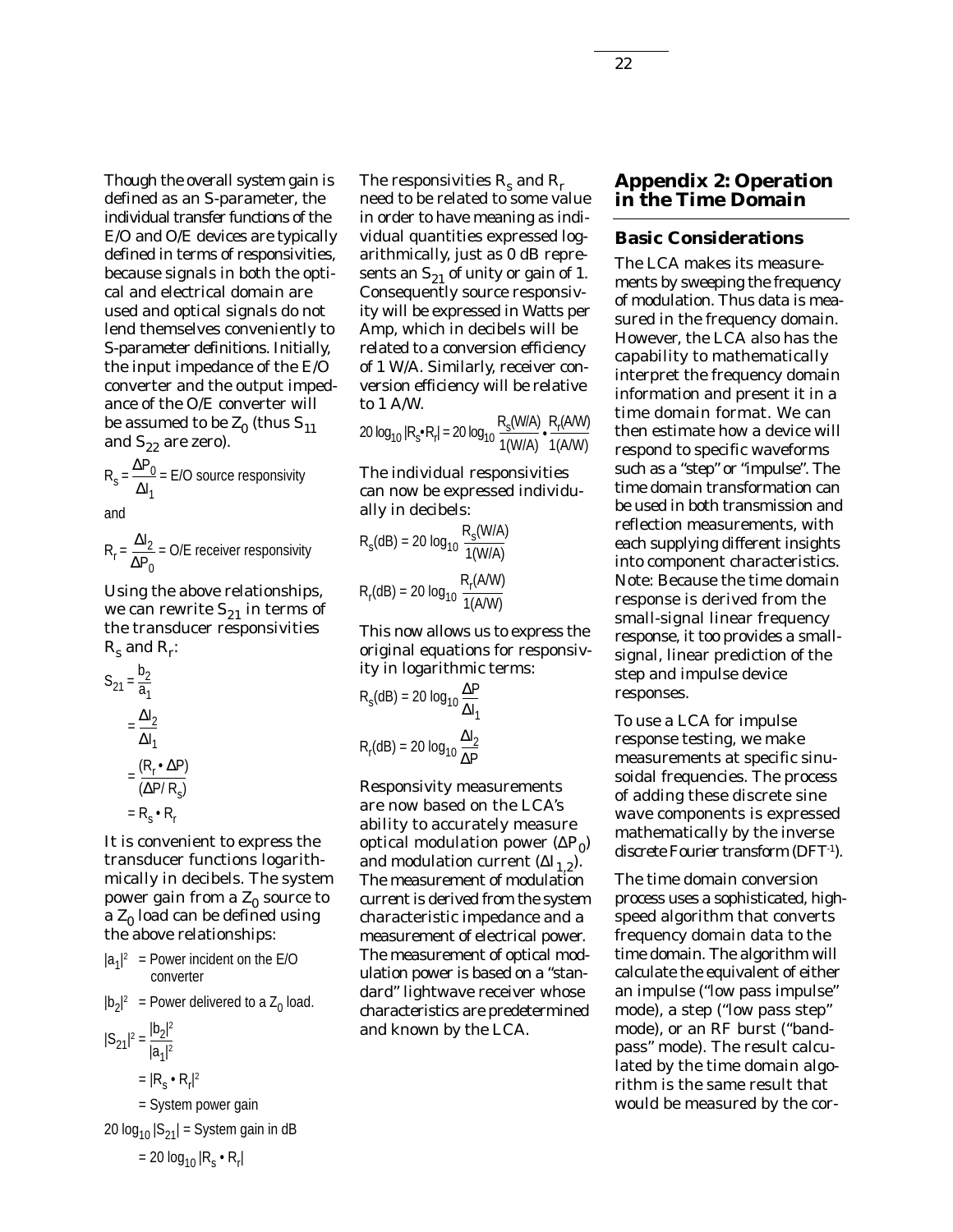responding direct measuring system (oscilloscope, pulse generator etc.) with the same bandwidth and pulse shape.

There are advantages and disadvantages in each of the three transform modes. The step response is calculated by taking the integral of the impulse response. The step mode not only provides risetime and transient information, it can also be used to characterize the nature of electrical discontinuities (capacitive, inductive etc.) when making electrical reflection measurements. The low pass impulse mode provides the highest resolution in impulse measurements. Both the step and impulse modes require that the frequency points be harmonically related, and the sweep has to start at the fundamental so the DC term can be extrapolated. (LCA's have a function called "SET FREQ LOW PASS" which ensures harmonically-related frequency points.)

In the bandpass mode, the algorithm is modified to yield the response of an RF burst or light modulated with an RF burst. This mode requires only a constant frequency step size. It offers only the magnitude of the impulse response with twice the pulse width of the low-pass mode. Thus, the resolution of "bandpass" measurements is less than the "impulse" measurement, but is generally easier to perform.

#### **Range and Resolution**

#### **Measurement Range**

Measurement range is used to describe the largest time span (and consequently the longest distance) that can be displayed within the bounds of the transform. The mathematical transform used generates an "impulse train" in the time domain, not a single pulse. Consequently, after a certain length of time, the pulse is repeated. This leads to "alias" responses. We cannot distinguish which of the pulses are true responses when we are outside of the alias-free range. The alias free range, in seconds, is given by:

$$
AFR = \frac{(N-1)}{Freq. span}
$$

where 'N' is the number of measurement points. Ambiguous measurements will also be generated when the phase rotation through a device is greater than 180 degrees over the frequency step size.

## **Measurement Resolution**

Measurement resolution is a measure of the LCA's ability to locate a single response, in seconds, and is defined as:

$$
MR = \frac{(Time span)}{(N-1)}
$$

where measurement span is the span of time displayed on the LCA (with the transform active) and N is the number of data points.

As the time span is reduced, the single-event measurement resolution will eventually be limited by the phase accuracy of the instrument. The measurement resolution, in seconds, due to phase accuracy uncertainty is then:

MR = 
$$
\left(\frac{0.003 \cdot \text{Phase uncertainty (deg)}}{\text{Aperature (Hz)}}\right)
$$

where the aperture is the measurement frequency range. Phase uncertainty will vary depending upon the type of measurement made, but typically is better than 10 degrees, which leads to subpicosecond time uncertainties and sub-millimeter distance uncertainties.

#### **Response Resolution**

Response resolution is the smallest time (proportional to distance) between two responses, where each response can be isolated and identified.

Lowpass step, impulse:  
\n
$$
RR = \frac{1}{Freq \cdot span}
$$
\nBandpass:  
\n
$$
RR = \frac{2}{Freq \cdot span}
$$

This assumes that the "windowing" function, which performs some shaping of the pulse or step, is set to the "normal" state (default condition).

#### **Transform Parameters**

The HP 8702 and HP 8703 provide a table (displayed on the CRT) that shows how the measurement parameters vary when frequency span, number of measurement points, etc. are adjusted. This eliminates the task of calculating the ranges and resolutions. It is found in the transform menu and is accessed through the "system" key.

### **Improving Measurement Accuracy Through Gating**

Reflected signals can interfere with primary signals, leading to measurement uncertainty. Operating in the time domain, reflected signals can be isolated and mathematically removed, thus improving measurement accuracy.

For transmission measurements of E/O, O/E, O/O, and E/E devices, a reflection-free time-domain impulse response will be shown as a single event. If there are significant reflections in the DUT, there will be additional impulse responses shown later in time.